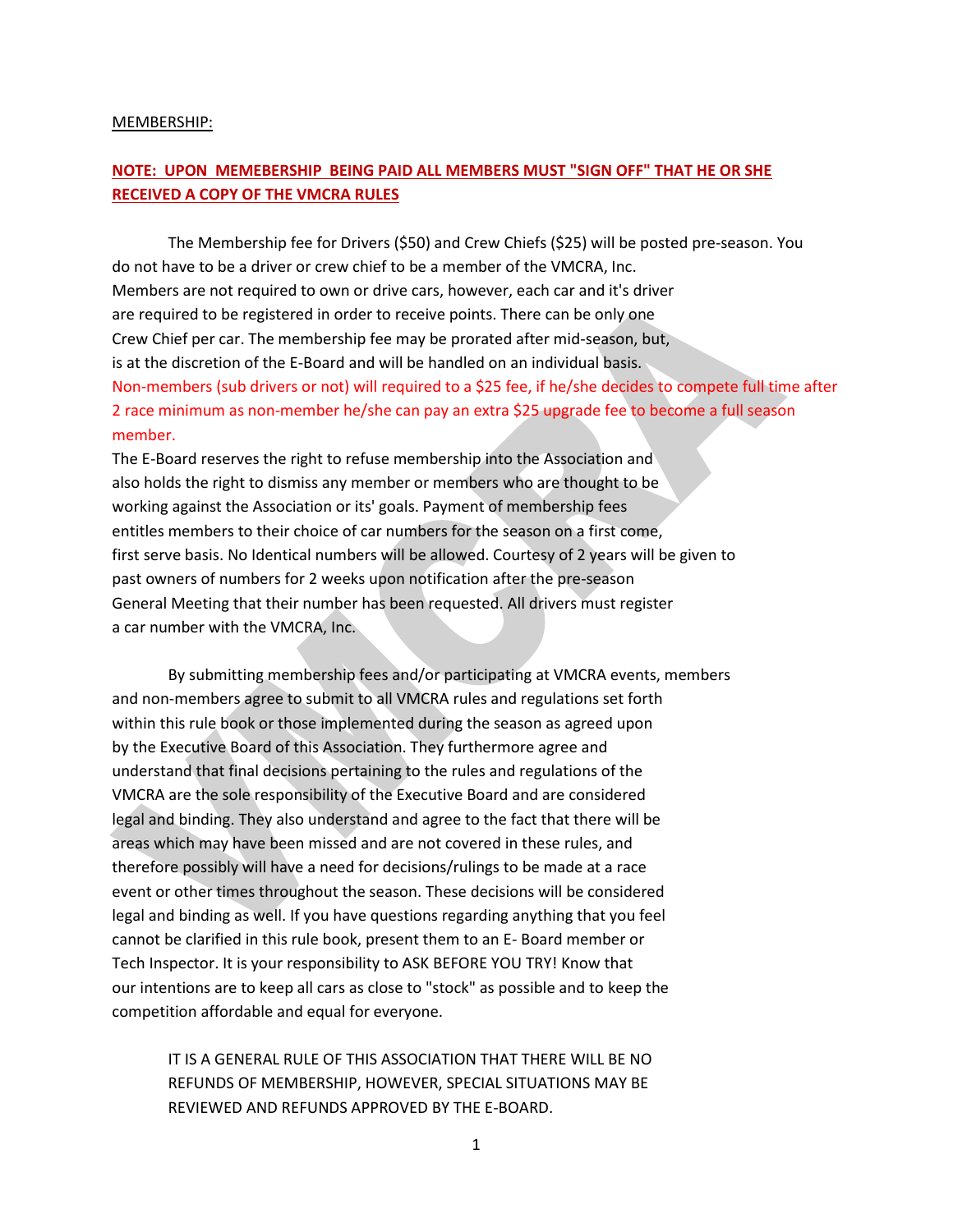#### POINT SYSTEM:

The Overall Point System will be as follows: 1st place 50 points, 2nd - 48 points, 3rd - 47 points, continued in increments of 1 until the end of the field. When non-registered cars are in the race field, the points will skip their finish position and pick up with the next registered car in the final finish order. Overall Points will be awarded to the registered driver. Once an event is over and Tech has been completed, the points become official. Twin races will be scored as one race, first being a heat/qualifier. Second being feature. The winner of the first race has the option to take 3 bonus points and start in the rear, or start on the pole with NO bonus points. All drivers must make reasonable attempt to run both races.

- Each car must have a registered driver. (\$25 Fee to register number only)
- Drivers must qualify the car they race or start from the rear of the field.
- Drivers may not change cars after the race has started.

• Due to the registered driver receiving points, substitute drivers may be used for a maximum of  $(1)$ events per season if the registered driver is unable to attend an event, or if driver is physically unable to participate in an event due to illness or injury. Extreme circumstances requiring more than allowed substitutions may be approved by E-Board.

• In the event of Serious Injury or Illness (metal or physical condition) a "Replacement" driver must complete the season and points be transfer to that driver. The transfer of points will only be allowed one time per driver - per season.

A. Substitute or Replacement drivers must be approved by the E-Board before race day when possible.

B. Non-members will be allowed to race as substitute drivers,

C. If a car is being raced by a substitute driver, the registered driver of that car cannot compete in the same event.

D. Substitute drivers must race the car number registered by the member for which they are substituting.

E. Substitute drivers are also subject to all rules and regulations of the VMCRA, Inc.

• All races will count towards the points championship unless otherwise noted. Each driver will have (1) drop race per season minimum, Any car that shows up at the racetrack and has made a "reasonable" effort to race will receive last place points for that event. Reasonable effort will be determined by E-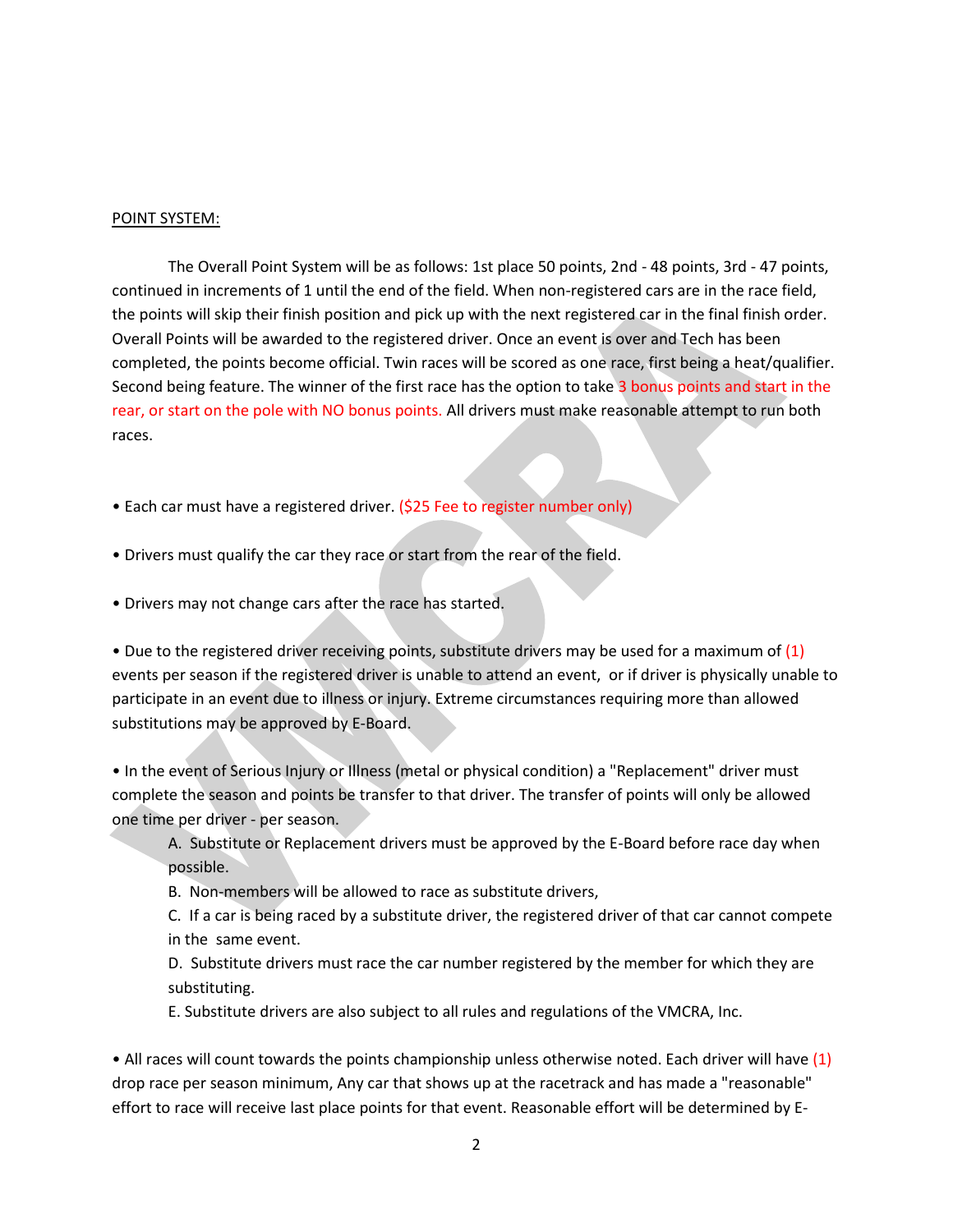Board members on site at end of the race

Rookie status and driver evaluation is at the discretion of the E-Board. **All Rookies are required to display a 2 inch by 24 inch yellow rookie stripe on or above the rear bumper, located where most visible.** The E Board shall consider past experience, quality of competition, driving ability, and behavior on the track, as well as other factors when deciding "rookie" status. Drivers starting the season as nonrookies may be moved to rookie status for safety purposes If a drivers' status is changed, he/she will keep all points earned up to the time that change is made.

#### **TIES:**

A tie in the points will be recorded as such and held until broken at the next event. In the event of a tie at the end of the season, the car with the most wins shall prevail. In the event the number of wins is also a tie, the car with the most 2nd place finishes shall prevail, etc.

#### **POST SEASON AWARDS BANQUET:**

An Awards Banquet will be held as soon as possible following the season. All Members shall be recognized with cash payoffs, trophies, certificates, and merchandise, etc. Yearly awards will be: Points Champion and Rookie of the Year. If one driver qualifies for both yearly awards, the second place points holder for Rookie of the Year will receive Rookie of the Year. There will be three additional awards voted upon by the VMCRA membership and presented at the Awards Banquet. Members will be given a ballot for voting which is due before the conclusion of the last event of the season. The additional awards are:

**\*Best Appearing Car**: Nominations for Best Appearing Car must have attended a minimum of 75% of races and shall encompass the entire team - appearance at the track, crew, trailer; etc.

**\*Crew Chief of the Year**: Nominations for Crew Chief of the year can be chosen from Registered Crew Chief's or VMCRA, Inc. Members only.

\***Most Improved Driver**: Nominations for Most Improved Driver should be for drivers who have made significant improvement in their performance on the track.

**\*Sportsmanship Award:** Nominations should be from member drivers and/or team members who have consistently displayed good sportsmanship throughout the season.

**\*Most Wins-Driver**: who collected the most wins in a season

**\*Most poles-Driver**: who collected the most poles in a season

**\*Fast Lap: Driver:** who turns the fastest lap in a race the most times

**\*Hard Charger:** driver during each race who improves the position from start to finish the most.

The VMCRA Championship Cup shall be awarded to the Registered Driver of the Car leading the points race at the conclusion of each season. The Champion shall have his/her name, car number, and sponsors engraved on the Cup. That driver will be presented the cup at the post-season banquet, and shall be allowed to display it throughout the following season. The Cup must be returned to the VMCRA prior to the conclusion of the following season. Ownership of the Championship Cup belongs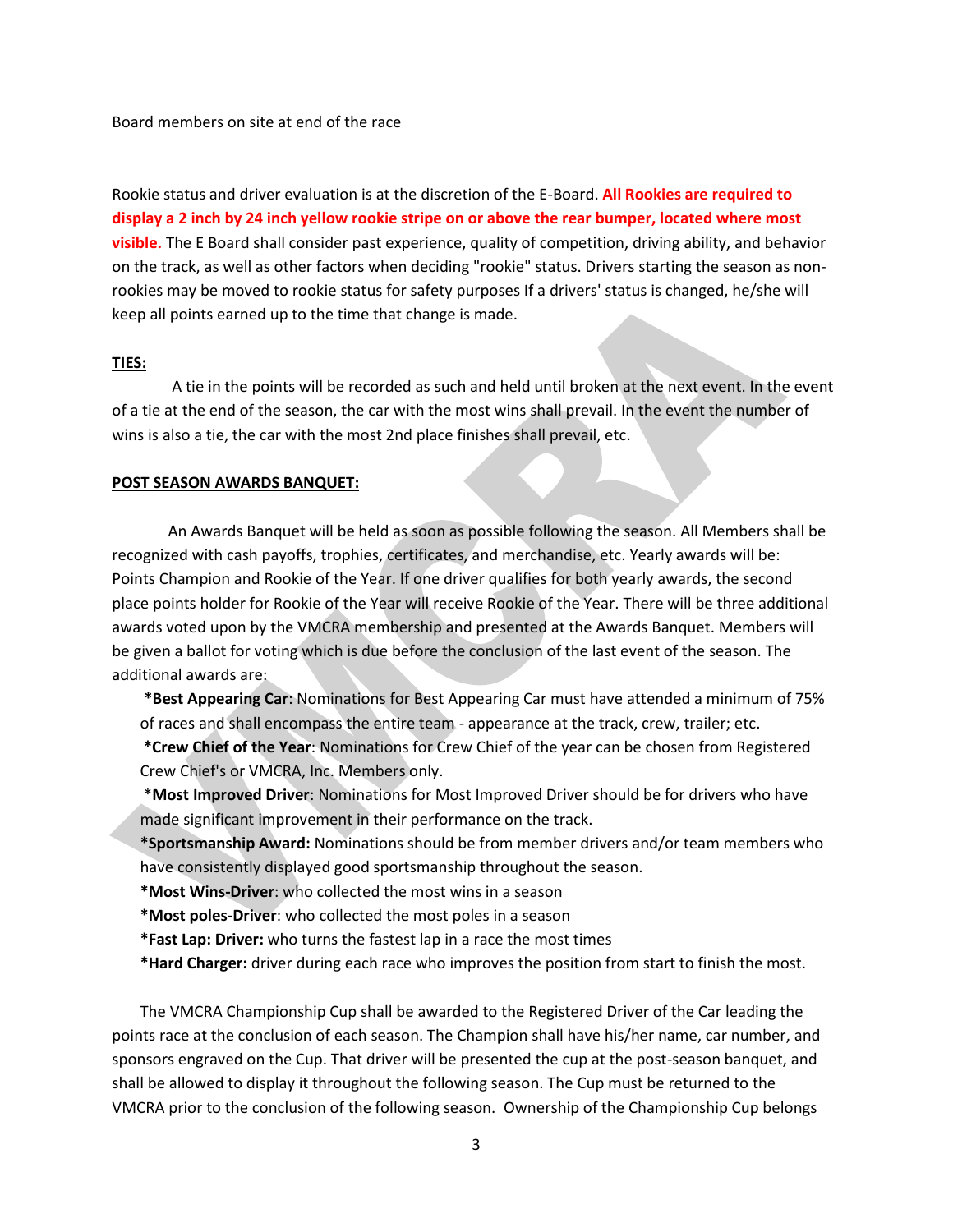solely to the VMCRA, Inc.

### **PENALTIES FOR CHEATING**

- Any car with the engine component, including carburetor, fuel and/or oil, found to be illegal will be moved to the rear of the field. They will not receive pay, trophy, or points for the event. Also the car found to be illegal will lose 50 points and lose their privilege of using a drop Race
- Per season, there may be a \$150.00 fine for the first infraction. Upon a second infraction, the driver and car may be banned from the next event plus a \$300.00 fine. A 3rd infraction may constitute a \$500 fine and removal from the Association. REFUSAL OF TECH WILL BE CONSIDERED AN INFRACTION
- Any fines carried over from a prior season may have to be paid before an application would be considered for future membership at E boards discretion.
- Failure to report directly to or comply with post-race Tech inspection may result in disqualification from the event plus a \$300.00 fine. On site E-Board Members decision concerning timeliness will be final.
- All fines are payable and due to the President or Treasurer prior to practice of the next Association Event. All fines must be paid before engines or confiscated parts will be returned.
- Other disqualifications, fines and/or penalties may be imposed upon any member by the Tech Coordinator; VMCRA President, or any E-Board member for infringement of the VMCRA rules and regulations. These fines and/or penalties could include but are not limited to cash, points, starting or finishing positions at any event.
- All fine money will be added to the VMCRA point fund.
- Members banned from the Association will not receive points, payout or recognition of any kind at the post season Awards Banquet.

# **I. DISCLAIMER:**

The rules set forth herein are to provide for orderly conduct of racing events. These rules shall govern the condition of all events and by participating in these events, all participants agree to comply with all conditions, which are set forth by these rules. Changes may occur due to "track rules" or because of the need for updates/clarifications during the season. These changes, if any, will be brought to the drivers' attention prior to the race and will be considered legal and binding rule changes. Competitive racing can result in injury and/or death to the participant. No expressed or implied warranty of safety shall result from publication of or compliance with these rules and regulations. They are a guide for the conduct of the sporting event and are in no way a Guarantee Against Injury or Death to participants, spectators or others.

### **II. DRIVER REQUIREMENTS:**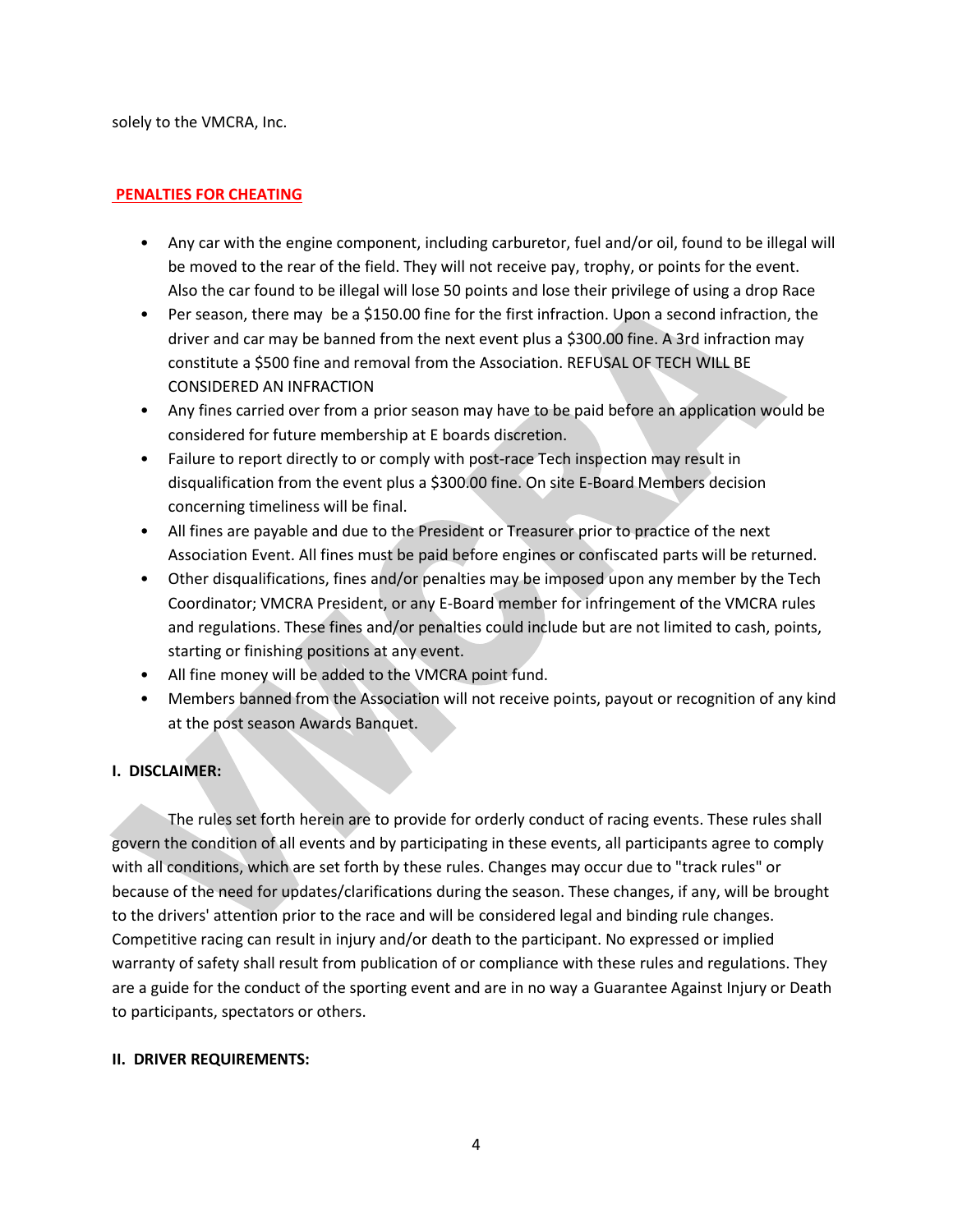**Any Driver, Minimum Age 11 years old. Younger age must be approved by the E-Board prior to competing. Drivers under the age of eighteen will be required to execute a minor's release form prior to competing. Your elected E-Board is responsible for approving all drivers. Track Rules regarding age override VMCRA rules.**

#### **III. CONDUCT:**

**All drivers or anyone in the VMCRA pit area shall conduct themselves in an orderly manner at all times. Physical violence or abuse of any individual, official, participant, spectator, etc. at the speedway complex may subject the offender to immediate expulsion from the event and/or site and Association and are also subject to additional fines and/or penalties. Non-members involved in misconduct will not be allowed to participate for the remainder of the season.**

• **Verbal Abuse or threats of any kind directed at any individual at the complex (officials, E-Board members, participants, spectators, etc.) or approaching another driver while still in their car will subject the offender to an immediate expulsion from the event and/or site and Association as well as other fines/penalties as determined by the E-Board. It is your responsibility to report any violations to any VMCRA official or E-Board member at the time of the incident.**

 **Conduct will also be carried over to all "social media and public events" tied in with VMCRA. No type of derogatory commits and or slander will be made about VMCRA and its members/racers. The purpose of this is for any and all VMCRA business shall remain within and not brought to the court of public opinion.**

• **Prohibited Substances: All participants entering the restricted area (pits) shall be sober and not under the influence of any substance that may impair their ability to participate in a safe and orderly manner. It is the responsibility of the participant to withdraw from competition if they are taking medication that may display side effects that would impair their ability to safely compete. If in the judgment of the officials in charge, an individual is under the influence of alcohol or any controlled substances during the period of an event, they may be expelled from the event and/or site and Association.**

# **Pit Crew: Drivers are responsible for the control of and the actions of their pit crew and family.**

**Unacceptable actions of the crew members or family members (including children) may subject the driver to a penalty or disqualification from the event.** 

• **All cars may be required to submit to a pre-race inspection. The top 6 cars after qualifying may be impounded until the race event. Any changes to the impounded cars must be done in the presence of an E-board member or appointed official. After the event, the top 6 cars shall be required to report to post-race inspection. The VMCRA Inc. is not responsible for stripped**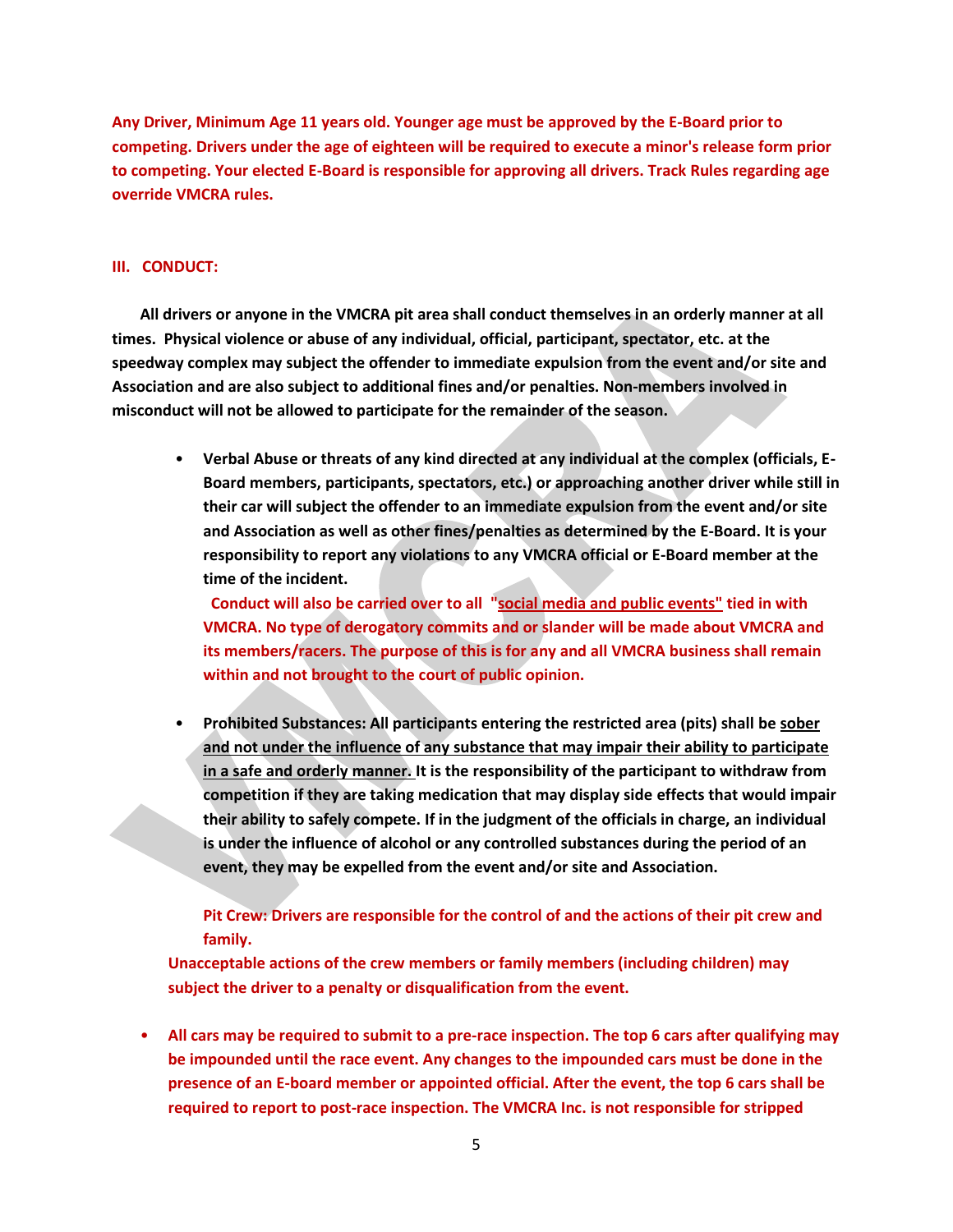**threads, gaskets etc. The VMCRA Inc. also reserves the right to pull ANY car and all components such as engine, tires, fuel etc. from the field in for tech / inspection, or possible impound... no specific reason is needed. By competing in a VMCRA Inc. event, you know and agree that your car may be subjected to inspection at any time by VMCRA Inc inspectors regardless of where you may be in the final results. This inspection may also be specific and different than the inspection being performed on other cars in tech that night.**

 **Failure to comply with official's directions may result in fines or penalties. This includes reporting to lineups in a timely manner.**

### **IV. TECH & PROTESTS**

- 1. All cars must pass pre-race safety inspection and all drivers are required to attend drivers meeting before being allowed to compete. If the driver's meeting is missed, the car of the driver not in attendance must start from the rear of the field. If the drivers absence was unavoidable, the driver or acceptable rep will be briefed by an E-Board member and the car allowed to start from its qualifying position.
- 2. At the end of each event, the top six cars must report immediately to the Tech area. Cars in 'Victory Lane' must report to Tech immediately after post-race interviews are complete. Although the top 6 are required to report, the tech inspector will determine the number of cars being tech at each event. First place car WILL have engine SERIAL NUMBER AND SEALS verified before being confirmed as race winner.
- 3. Each team is responsible to maintain one person with their car at all times while in tech.
- Only VMCRA members, substitute drivers, or Crew Chief will be allowed to participate in tech. During actual tech inspection they are "non participating" unless asked by the tech inspector to answer a question or perform a task. A maximum of two (2) people per car/engine in question will be allowed in the tech area.
- 4. Members may bring one small tool box to tech containing only the tools needed. Boxes should NOT contain extra parts. Extra parts in tool boxes may result in a DQ, fine or penalty.

**It is Mandatory that all engines are sealed by an approved VMCRA sealing station.** 

- **a. Approved sealing stations will be posted pre-season or you may contact any of your E-Board members for that information.**
- **b. Only official VMCRA, Inc. seals shall be used. Seals offer owner access to carburetor, valve train and oil.**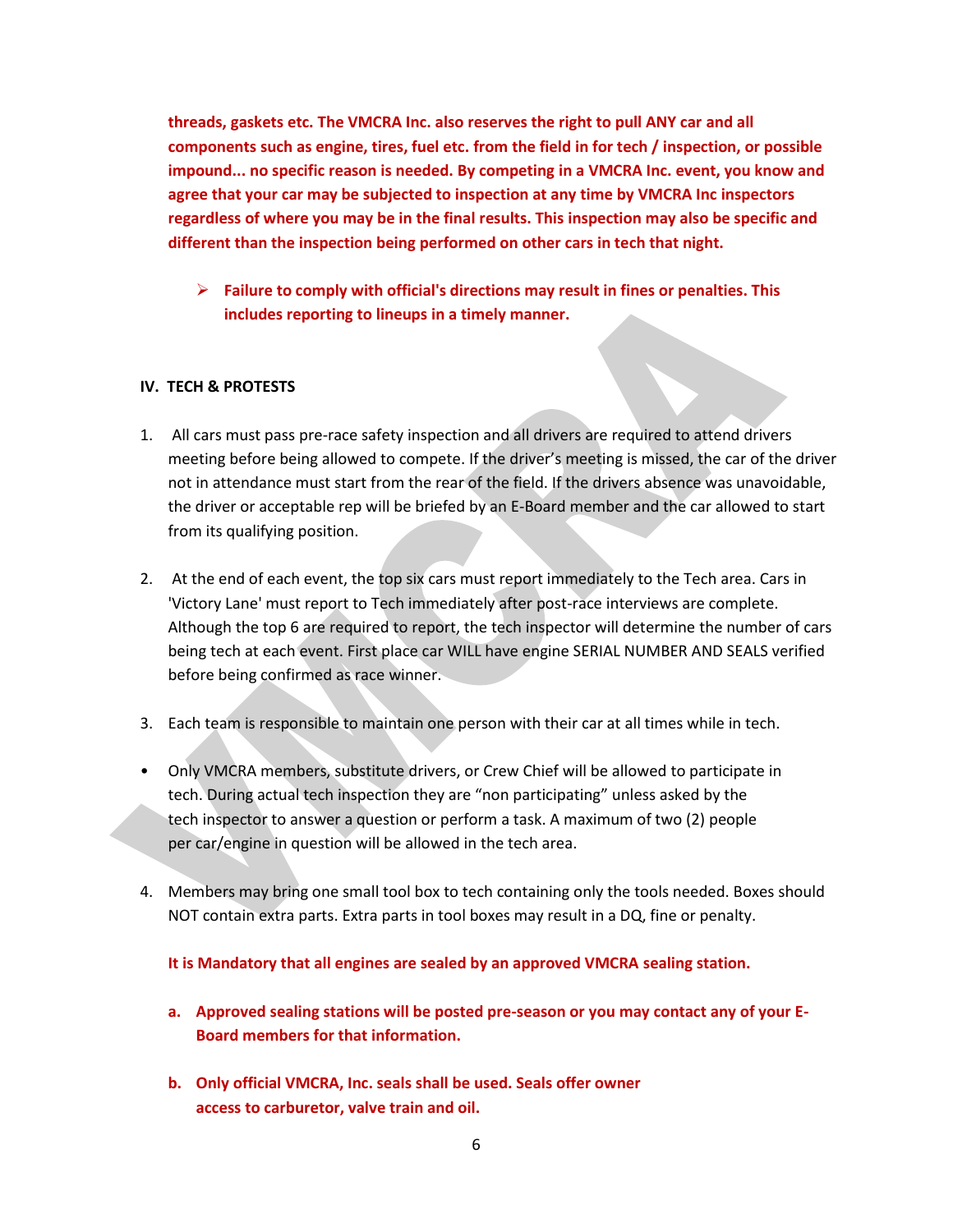- **c. Engine serial number and tech specifications shall be documented and signed by the sealing VMCRA, Inc. officials will receive a copy of the specifications for Association records.**
- **d. Engine owner may request a copy of the engine specifications.**
- **e. A list of every sealed engine, including serial number, seal numbers, and owner information will be made available to any VMCRA, Inc. member upon request.**
- **f. Specifications of any sealed engine may be viewed by other members, through an E-board member, upon request.**
- **g. Cost of sealing an engine to be determined based on amount of work and time required to seal each individual engine.**
- **h. Reseals require tech of the unsealed area ONLY with cost the Responsibility of the owner.**
- **i. Engines may be sealed at any point during the season.**
- **j. Sealed engines are subject to protest**
- **k. The VMCRA Inc. and/or it's seal stations are not responsible for Damage to sealed engines.**
- **l. The VMCRA Inc. and its official seal stations reserve the right to mark any or all parts contained in a sealed engine.**
- **5. VMCRA Inc. E-board members or qualified persons approved by the E-board shall act as tech inspectors at the tracks.**

**A. Only non-sealed items will be subject to tech at the track.**

**B. All non-sealed or protested engines may be confiscated for tech by the VMCRA official sealer.**

**C. Cost of tech is the responsibility of the car owner / driver.**

**6. Sealed engines with intact, unaltered seals, after passing tech of standard non-sealed areas shall be declared legal and thus pass tech inspection.**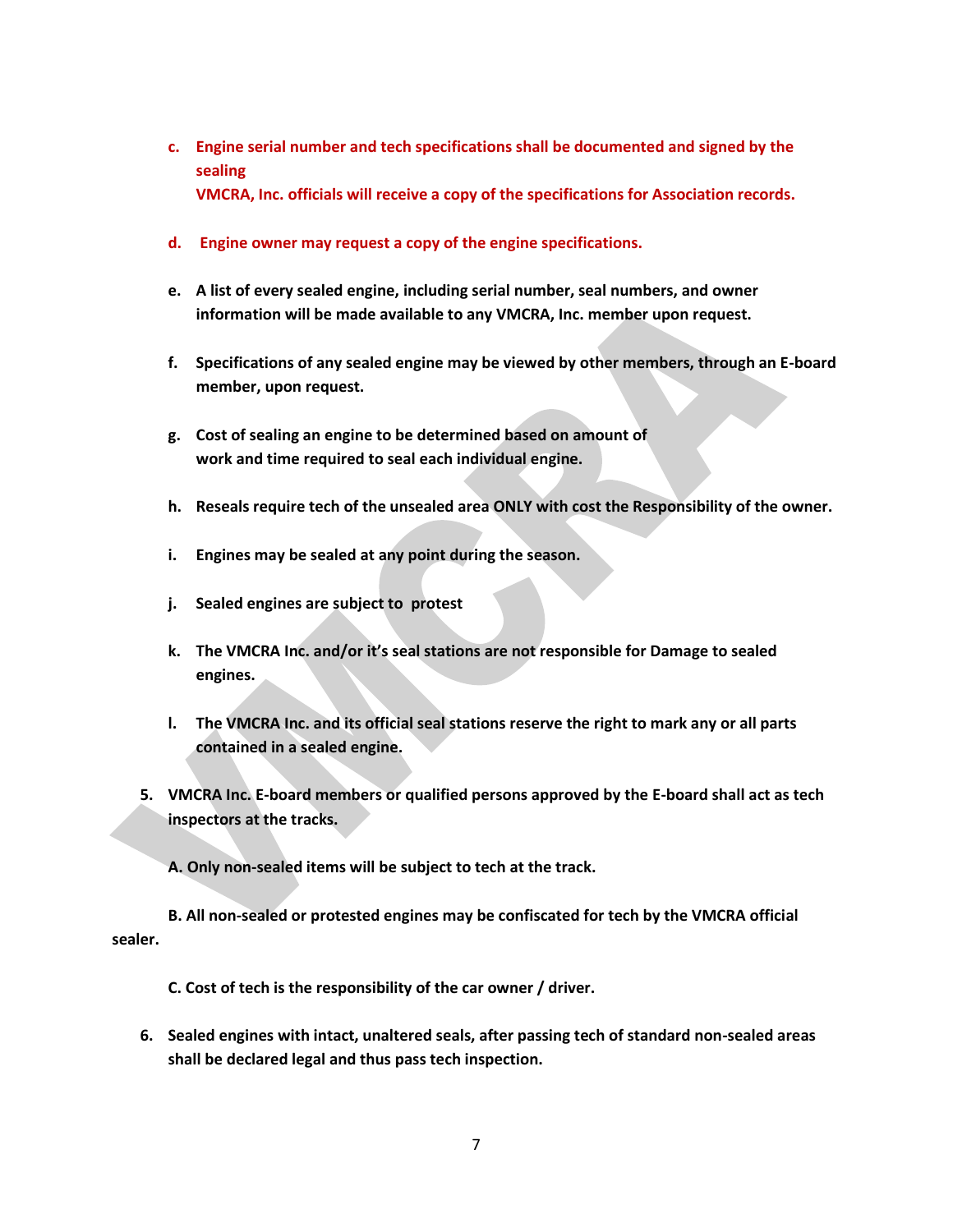**a. Sealed engines reporting to tech with missing or tampered seals may be confiscated for tech at the VMCRA, Inc. official seal station as described in Section IV, item 10 of these rules.**

**Engines with missing or tampered seals may have only the area of the missing or tampered seals tech.**

- **b. Unaltered intact seals will not be removed unless the engine is under protest, being claimed, or other areas show evidence of tampering. NOTE: IF A STARTER OR COIL FAILS ON ENGINE AND ARE UNABLE TO GET TO SEALING STATION BEFORE NEXT RACE, YOU MAY REMOVE (TOP SMALL SEAL LOCATED ON RED BLOWER HOUSING ON ENGINE) REMOVE ALL BOLTS EXCEPT BOTTOM SEAL, PULL BACK RED COVER TO REPLACE COIL/STARTER. THIS IS THE ONLY EXCEPTION ! BRING OLD SEAL WITH YOU TO NEXT RACE AND HAVE NEW SEAL PLACED ON MOTOR. IT IS YOUR RESPONDSIBLY TO CONTACT VMCRA BEFORE DOING THIS. \*\*ENGINE SEALS ARE PROPERTY OF THE VMCRA AT ALL TIMES. ANY INTENT TO TAMPER WITH SEALS WILL RESULT IN FINES AND OR POSSIBLE SUSPENSION.\*\***
- 7. Engine confiscation may include but, is not limited to the engine, oil, and fuel.
	- a. Engines must be removed in the designated tech area only.
	- b. Designated E-Board members only will be responsible for getting engines from the track to the official seal station.
	- c. Should you have no confidence in the trustworthiness of your E-Board, you, the owner, may provide a box and lock to seal the engine until the time of inspection.
	- d. Owner of the engine in question will be notified of date, time and location of the inspection and will be allowed to be present if so desired.
	- e. The tech inspection will be completed as soon as possible, at the convenience of our official sealer, keeping in mind the next event scheduled for the VMCRA, Inc. The engine will be returned, at the owners expense, unassembled unless arranged for otherwise by owner, prior to the next scheduled VMCRA, Inc. event whenever possible.
	- f. If the owner requests to be present at the time of tech, every reasonable effort will be made to set a time for inspection that he/she can attend. You do not have to be present for your engine to be tech.
	- g. If every reasonable effort has been made to schedule inspection at a time when the owner can be present, an acceptable date and time is unachievable within 72 hours prior to the next scheduled VMCRA event, and the owner does not allow tech to be completed, the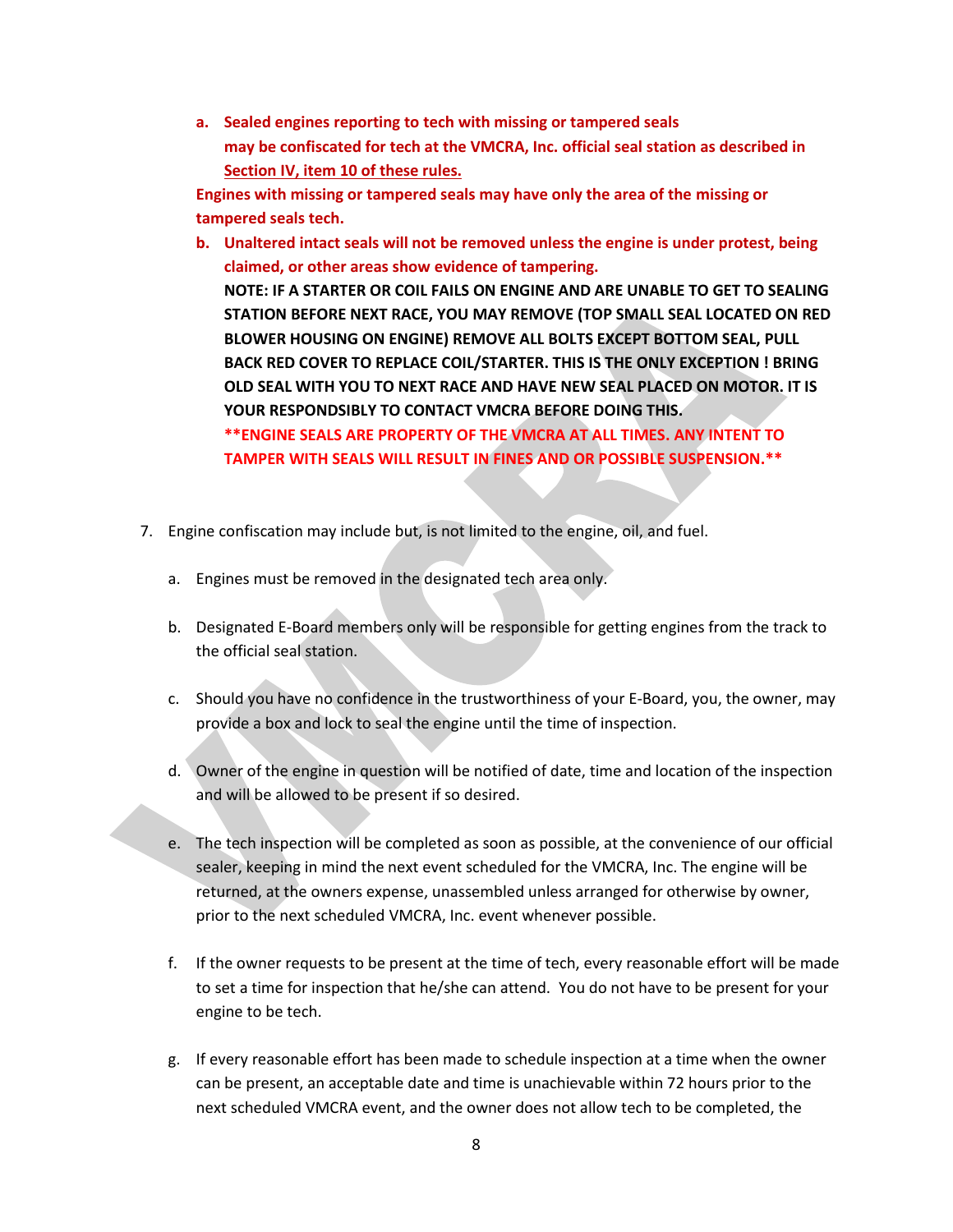car/driver will be disqualified for the event (reasonable effort and special situations will be reviewed by the E-Board).

h. The engine in question will not be returned to the owner until it has been to tech. At that time, if found illegal, the driver will be fined for a 2nd infraction as well as the race disqualification. However, If, after tech, the engine is legal, the initial disqualification for not meeting the time limit will still stand, while the engine is then returned to the owner with no further penalty.

# **PROTEST: The VMCRA E board reserves the right to take a vote on any Protest by members to either approve or deny protest request.**

- 8. All protests must be filed in writing no later than 15 minutes after the finish of an event to the tech inspector or E-board member. Protest forms will be provided for every team by the Association prior to the start of the season.
	- a. Only a VMCRA Inc. member will be allowed to file a protest.
	- b. You may only protest the engine.
	- c. Protest may be lodged against any car no matter what their race position. Any car participating in a VMCRA, Inc. event are subject to protest.
	- d. If illegal parts are discovered while looking for the protested part, the car will be declared illegal.
	- e. All illegal parts will be impounded by the VMCRA AND NOT BE RETURNED.
	- f. Cost of protest will be \$50 plus complete cost of tech. **1. Motor Protest: There is an additional \$500 down payment at time of protest**.
	- g. If the car being protested is found legal, tech fees will be the responsibility of the protestor.
	- h. If the car being protested is found illegal, the car making the protest will be reimbursed their protest fee.
- Penalties will then be assessed to the illegal car as described in the section "Penalties for Cheating" while cost of tech becomes the responsibility of the car under protest. If the engine in question was sealed, the parts in question will still be confiscated per VMCRA rules and penalties assessed to the owner at the E-Board's discretion.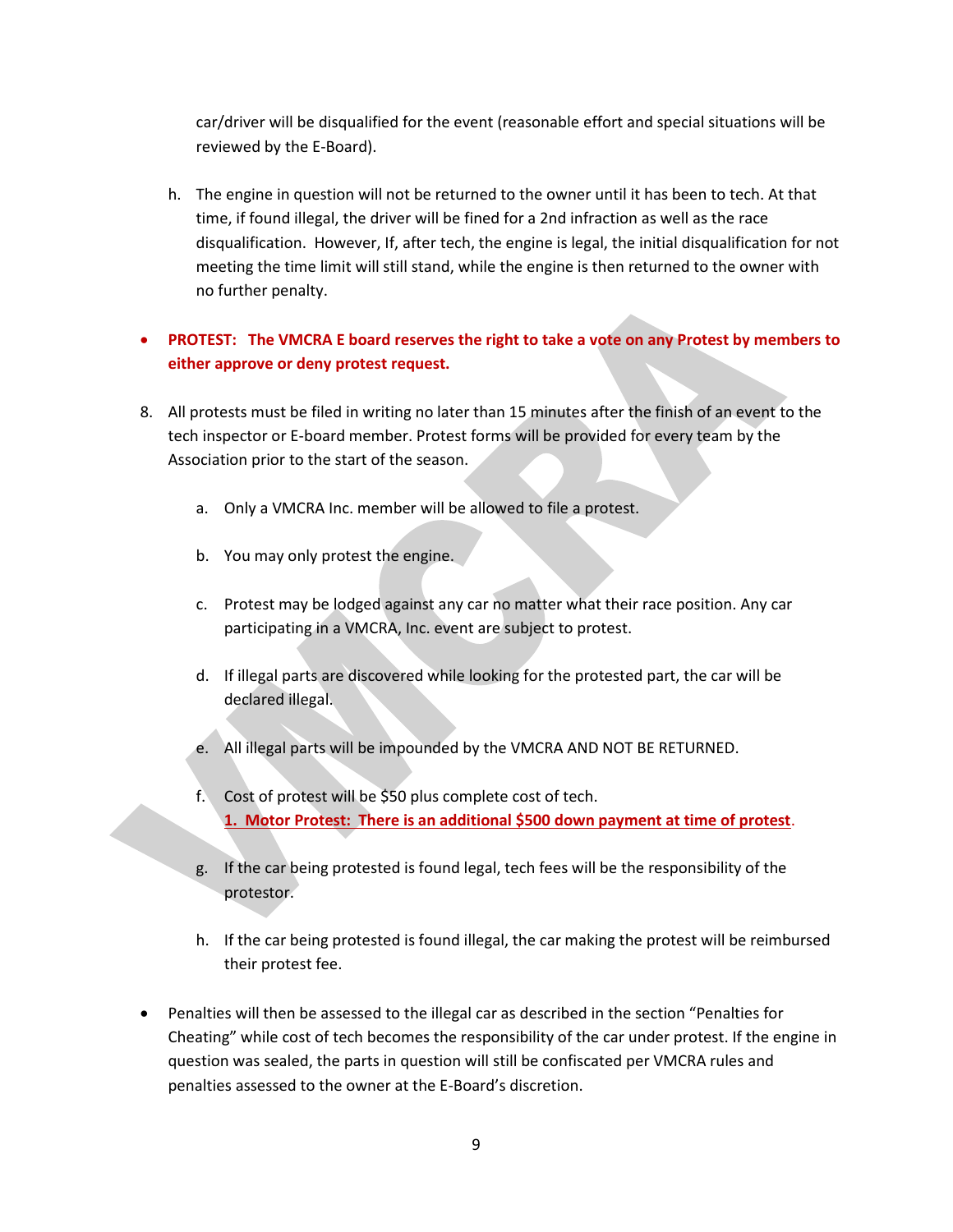- i. All protested engines, sealed or unsealed, will be confiscated per VMCRA, Inc. rules for tech by our official sealer.
- 9. By participating in a VMCRA, Inc. event, you subject your engine to be "claimed" (purchased) by any other VMCRA, Inc. member.
	- A. Cost to claim an engine is \$1200.00 plus the cost incurred to tech and reseal the claimed engine, cash only. Claims must be made in writing to the Tech official no later than fifteen minutes from the conclusion of post race interview.
	- B. Money shall be held by the President or Treasurer and the engine confiscated for tech at the official seal station.
	- C. If the engine passes tech, the engine will be given to the claimer reassembled and the cash (less the cost of tech) given to the previous owner. Should the engine fail tech, the cash shall be returned to the claimer and the owner of the engine will be disqualified per VMCRA Inc. rules. In addition to the fines and penalties, the owner will also be responsible for the cost of tech.
	- D. Pipes, clutches, air filter adapters and motor mounts are NOT subject to the claim. Carburetors are optional. If the owner wishes to retain his carburetor, it will be teched and held until a new one (in the box) is supplied for the claimer. All other motor parts not mentioned will be subject to the claim.
	- E. Due to the claimer rule, NO member may disassemble a motor (any part) during the time frame of the beginning of a race (green flag) until 15 min. past post race interviews. (This does not include the repair of broken parts during a race.)
- 10. The E-Board and/or Tech Inspector has the right to impound any car from the field for inspection regardless of its finishing position. Also, any car impounded for inspection may be taken off site to be tech if deemed necessary by the tech inspector.
- 11. The Appointed Inspector must be satisfied that the car is in safe running order before it will be allowed to practice, qualify or race.
- 12. The decisions of appointed Tech Officials are considered final. Any questions regarding these decisions will be deferred to **VMCRA E board** for the final ruling.
- 13. In the event of a disqualification, you will lose all points for that race and the privilege of using your drop race for the season.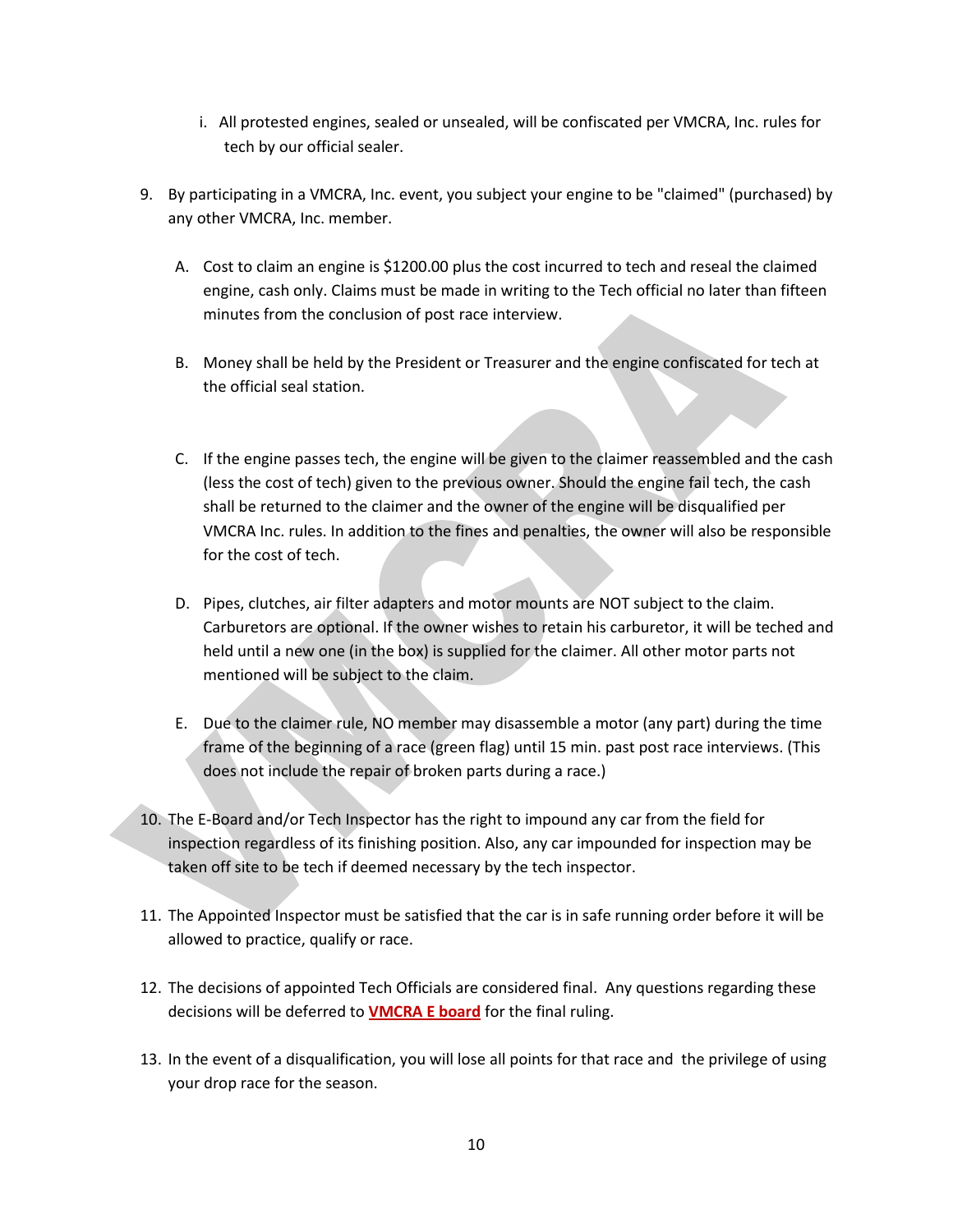**NOTE REGARDING TECH: Please note that in the event that our Official Tech Inspector is not at an event, the role of Safety and Tech Officials is deferred to your E-Board. Please know and understand that it is the intention of the VMCRA Inc. to keep our cars as competitive as possible while keeping cost at a minimum and our engines stock.**

- **Our engine sealing program has been a tremendous success. Although it does carry an initial cost, over the course of a season, it has been proven to save the owner and the Association both time and money. Also know and understand that most of your E-board members (and their families) are racers as well. The E-board is elected yearly by their peers … YOU. If you do not have faith in them as tech inspectors or leaders of this Association, then maybe the VMCRA is not for you.**
- **Provisions to protest and claim engines have been added for your benefit. Our division continues to grow with every passing season as does the level of competition. VMCRA Inc. rules are meant to make your racing experience as enjoyable as possible, keeping events safe, fair, competitive and, hassle free.**

# **V. SAFETY EQUIPMENT**

 **\*\*NOTE: AFTER A PROPER GROUP/MEMBER NOTICE, ANYONE CAUGHT WITH A SAFETY VIOLATION WILL LOSE 5 PIONTS AND PUT ON PROBATION FOR REMAINING ON YEAR.\*\*** 

 **\* Safety Equipment must be worn during practice, qualifying & race**

 **\* it is the responsibility of MEMBERS /PARTICIPANTS to make sure their cars meet the requirements of the VMCRA.** 

- 1. Approved racing full face helmet required. **SNELL 2005+** .
- 2. Flame retardant fire suit (1 layer minimum) required. The suit must be in good condition no rips, tears etc.

\*Racing Gloves or equivalent are MANDITORY and in good condition\*.

- 3. All cars must be fitted with an Approved racing seat mounted securely to the chassis.
	- A. A 1/16 inch. minimum steel plate or washer of at least 7 square inches must be used with 2 grade 8 bolts securing the seat to the seat mount (sandwiching the seat between the steel and the bottom mount) Side mount seats must also be re-enforced with steel.



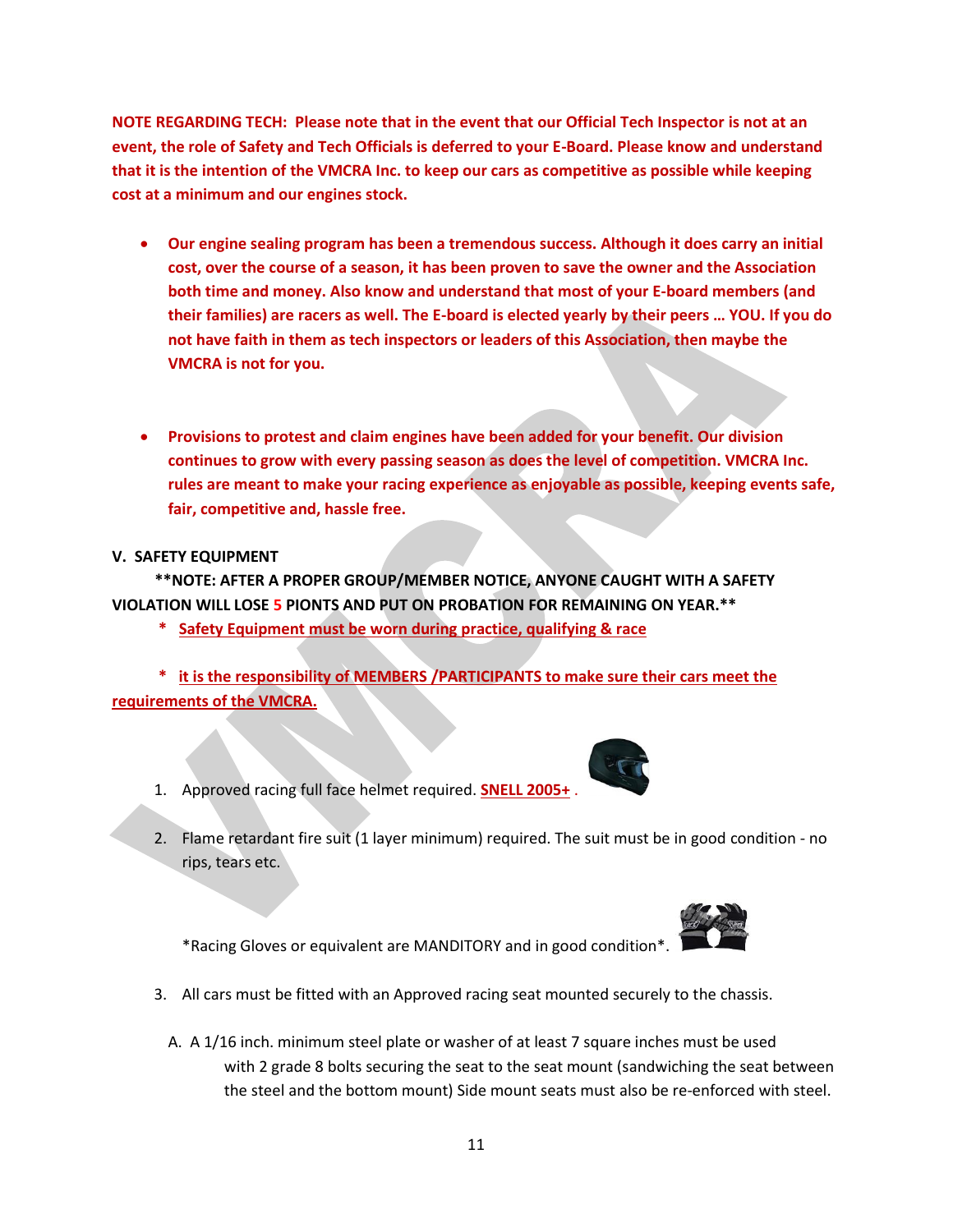- B. Both Right and Left side Seat Head Rests are highly recommended.
- 4. Minimum of 5 point racing harness securely mounted to frame with grade 8 hardware. Belts must be no older than 7 years (based on the date on the belts, not the date you put them in your car). Regardless to age, belts must be free of any defects or damage and are subject to approval of VMCRA. **Note: some NASCAR sanction tracks may require 3 years or newer belts.**





#### **Arm restraints worn in proper position required.**

5. A small fire extinguisher, 2 ½ lb. ABC minimum, in good operating condition, with metal mounting brackets is mandatory. Brackets must be bolted or welded to frame, **not on floor pan,** etc..

**All exposed roll cage bars inside the drivers compartment must be padded.**

Securely fastened window nets are required on both sides .

\*\*\*IT IS MANDITORY THAT ALL TEAMS HAVE AT LEAST A 2.5 LB FIRE EXTINGUISHER IN THEIR PITS AT ALL TIMES\*\*\*

- 6. Must have left and right side "B-post" mounted mirrors. Center mirror is optional but does not replace side mirrors. Minimum diameter size of 4 inches.
- **7. Must have net or metal covering over leg and foot compartment. (under the hood to keep legs and feet inside of car in case of roll-over). Nets must be secure with metal strip or rod or plastic zip ties with at least a 75 lb. rating. i.e. (the more ties the better).**
- **8. Sheet metal (door skins) no less than 16 gauge steel, must cover door bars on driver compartment. metal must connect or overlap to front and rear firewalls, NO GAPS.**
- 9. **"ARENA CARS ONLY". For the cars that does not allow door skins to be welded or pop riveted. ABS (Acrylonitrile Butadiene Styrene) material 1/8" thick will be used in its place. Plastic ties will be used to fasten ABS material to door bars. Door skins must cover drivers compartment (i.e. door bar area) and connect/overlap front and rear firewalls.**
- 10. **A firewall is required between driver and engine compartment.**
- 11. All weight must be bolted with minimum of grade 8 bolt **(5/16+)** to steel (NOT ALUMINUM).
- 12. Approved, securely fastened catch cans are MANDATORY ( old oil cans, drink bottles, etc.. will NOT be allowed). Both fuel and oil overflow must be directed to a catch can.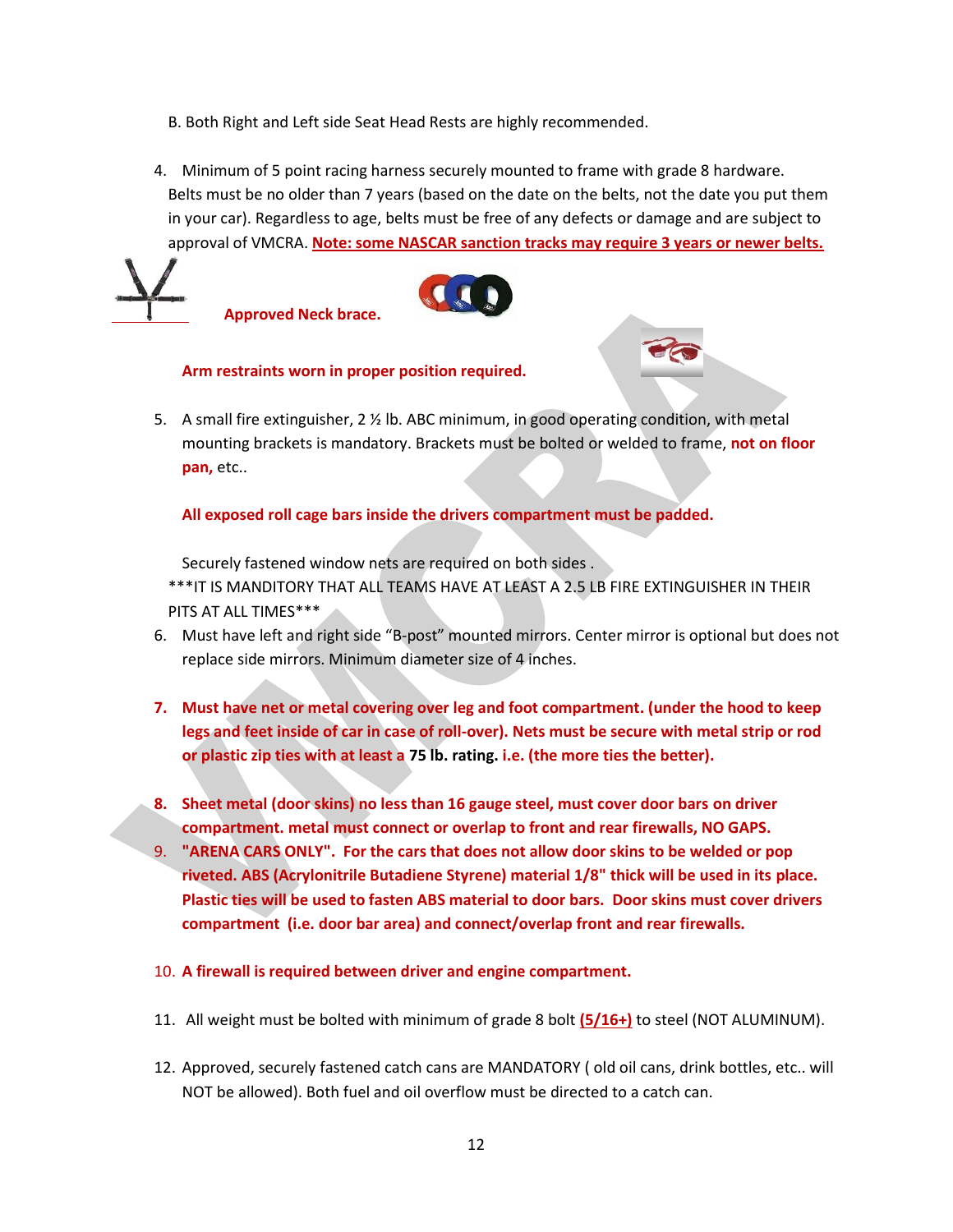- 13. Batteries and Fuel Cells must be securely mounted in the engine compartment.
- 14. All switches must be mounted to the left side of the steering wheel where the dash should be AND MARKED (OFF – ON).
	- **A. Switches must operate in up position for "on" and down position for "off" and must be labeled as such.**
	- B. Master "Turn off" may be mounted on fire wall next to driver.
- **15. CLEAR LEXAN ONLY required in all windows, NO PLEXIGLASS and No Tinting or painting allowed.**
- 16. All steering, brake (including pedal assembly) and hub components must be cotter pinned, double nut or lock nut.
- 17. Rear hydraulic disk brake is mandatory, front brake optional.

A. Hydraulic brake connections must be tight and free of visible leaks. All brake lines should be safely routed to prevent possibility of being worn through or pulled loose.

**18. Rear axle must have snap ring in place (both sides). Axle collars are HIGHLY RECOMENDED to prevent axle, hub, disc etc. from moving** 





- 19. Steering wheel must be approved "quick release" type.
- 20. Foam filled fuel cell with required fittings and tip over valve mandatory.
- 21. Wheels:

- i) Min. of 4 bolt hubs required. 4 X 4 bolt pattern
- ii) All studs must be in good race condition.
- iii) All 4 Wheels must be the same size and **both offset on sides**, and in good, race condition.
- **iv) 6 inch. 7 inch and 8 inch wide wheels only. All four wheel on car must be same size. NO MIX AND MATCH**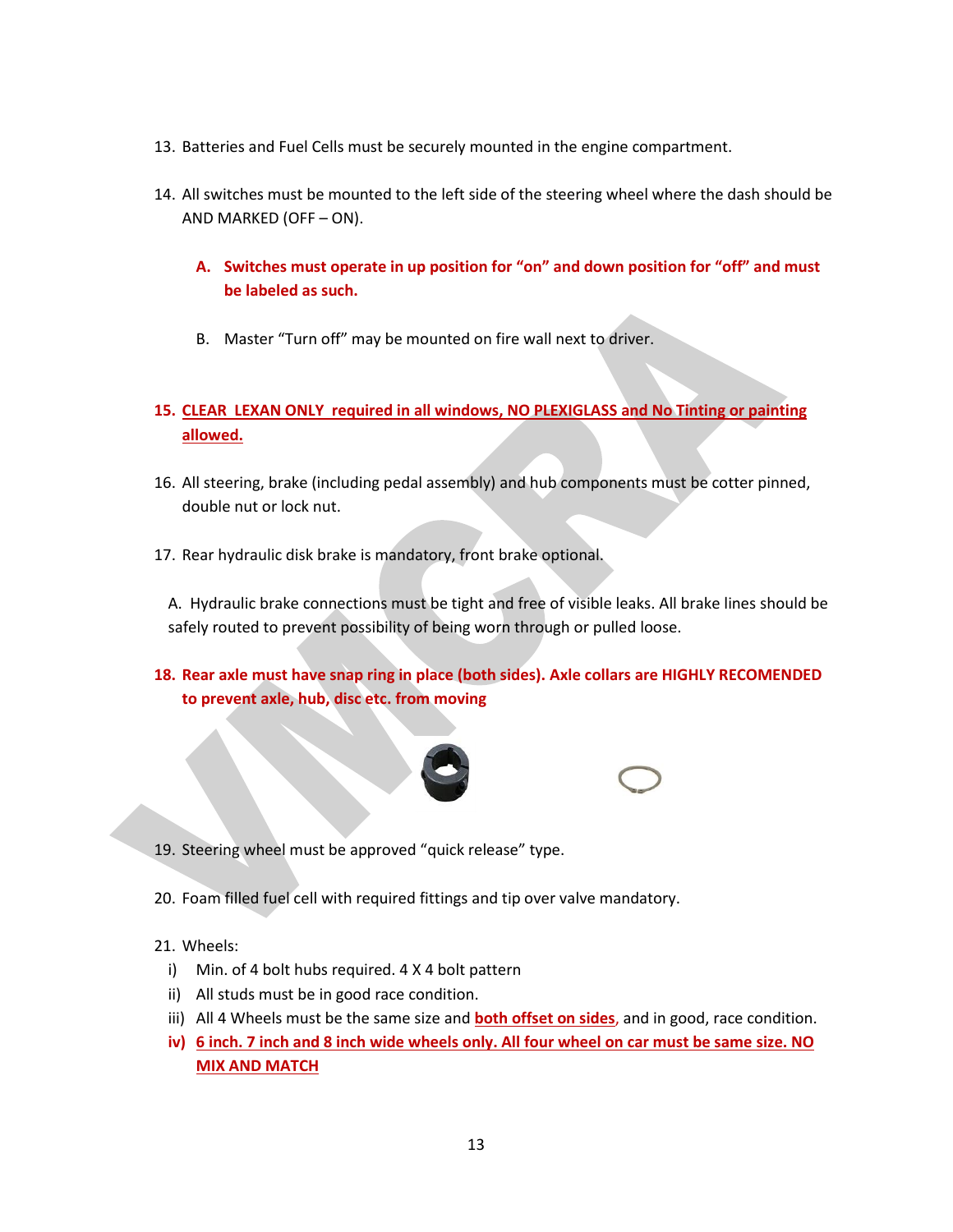- 22. Tip over valves inside the fuel cell are mandatory. VMCRA reserves the right to do a safety inspection on any car at any time. It is the responsibility of the competitor to be sure the car meets all safety rules.
- 23. **ALL exhaust nuts/bolts must be safety wired OR DOUBLE NUT.**



# **VI: BODIES ALL TRANSPONDERS WILL BE MOUNTED ON RIGHT SIDE "A" POST ON CAR**

- 1. Bodies must be the likeness of a "Cup" Car.
- 2. Bodies must be constructed from Fiberglass or Plastic.
- 3. All bodies must appear to be mounted level.
- 4. No rough or sharp edges allowed.
- **5. Minimum length is 96 in.. - Maximum length is 120 inches.**
- **6. Minimum height is 30 in. from ground to the highest point.**

**7. Maximum car width (body, bumpers, fenders, tires-wheels) is 50 inches at any point for ALL CARS. Bodies must be center mounted on chassis.**

8. No minimum ground clearance.

**9. Body must be securely mounted to chassis at minimum of six points.**

- **(At least one in the front and rear)**
- 10. All hinges must be securely mounted and in working order.
	- Broken hinges are subject to not pass pre-race tech inspection.
		- **(DUCT TAPE IS NOT A HINGE)**
		- **All Arena bodies must be hinged**
- 11. Driver compartment opening must be hinged from the front and in working order.
- 12. All windows must be securely mounted bolted or riveted to body.
	- (No other holes allowed in windows with exception of the rear side windows).
	- No side windows allowed.
- 13. Numbers are mandatory on both doors and must be at least 12 in. in height.
	- A. A 3 inch number is recommended on the right front and rear of the car.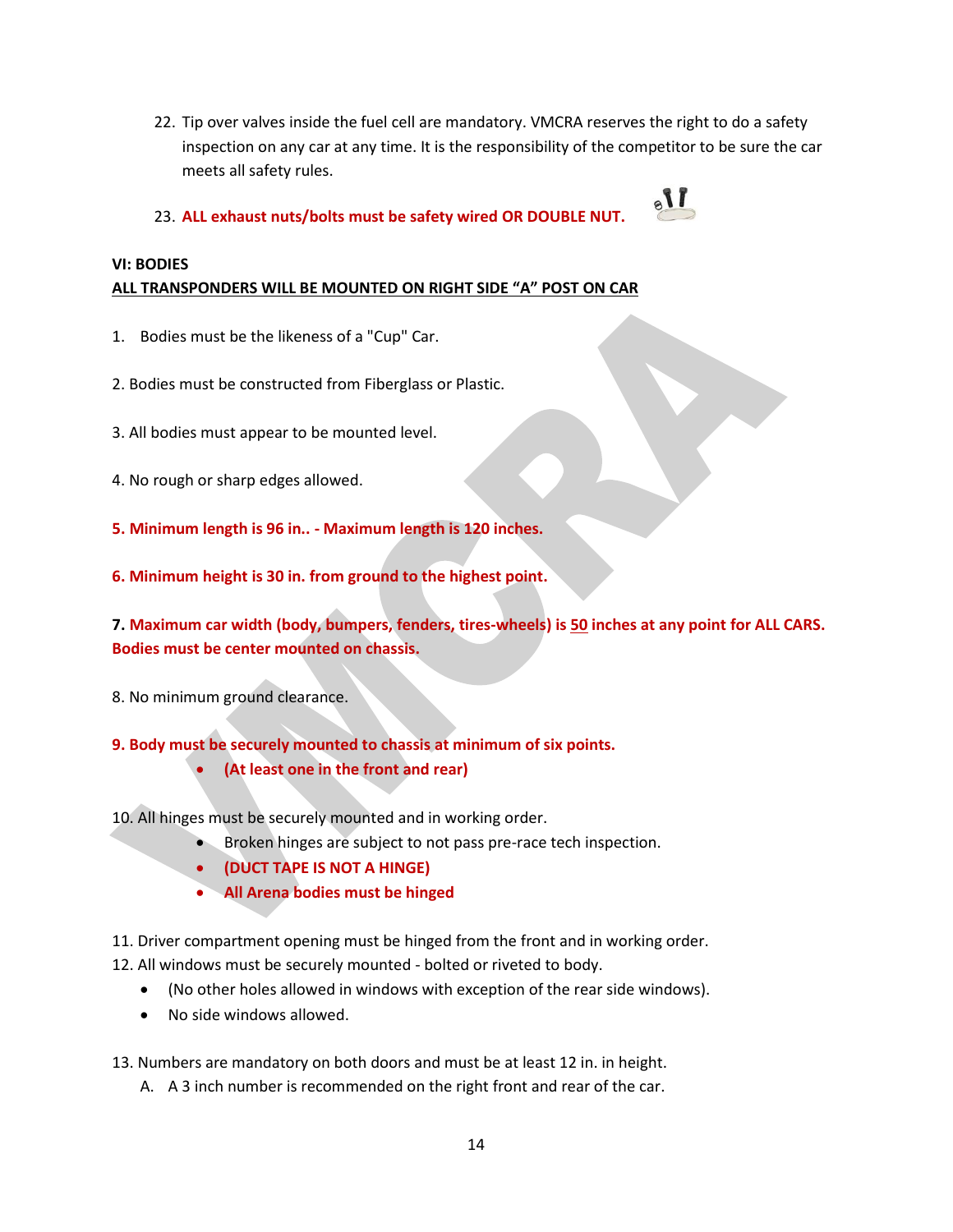B. A 12 inch minimum sized number must be placed on the roof to be read from the passenger side of the car.

14. Fenders may not be cut or altered except for tire clearance. **. (NO FLARED FENDERS).**

**15. A securely fastened spoiler (minimum length of 31 inches) is required. Minimum height 2¾ in. max 3¼ in. Spoilers may not be adjustable from the drivers compartment during a race. \*\*NO ANGLE RULE ON SPOILER\*\***

16. All bodies must be considered safe for racing by Tech Inspector. A**. Excessive duct tape is NOT effective body repair**.

**17. All member cars must run the VMCRA Sticker package. All stickers will be run on both sides of the car, on the fenders, in any order as long as they are forward of the side numbers. EXCEPTION TO THE VMCRA STICKER which will be run on the back window. and above all other stickers just below the "A" post.**

**\*\*\*ALL DRIVERS LAST NAME WILL BE PLACED ON THE TOP OF BACK WINDOW\*\*\***

### **VII. CHASSIS**

**NOTE: For the 2018 rigid and suspension (including arena cars) can compete in VMCRA. Any car must meet ALL rules listed as well as the following. Only one spring and small body shock per corner. Any rated 8 or 10 inch spring allowed. Any steel small body 5 or 6 inch stoke ( any brand) nonadjustable shock. and only ARENA RACING USA stamped shocks will be approved. If shocks and springs are run, they must be on all 4 corners. ALL other chassis, body, safety and engine rules apply. The use of solid "struts" can be used to make a suspended car rigid and above rules won't apply.**

- **All chassis (members and nonmembers) must be safety and rule compliant.**
- **Non Members chassis must be approved prior to racing in any VMCRA, Inc. event.**

# **1. RIGID FRAME ONLY. NO "FLOATING" PARTS.**

- **A. Suspension cars will be allowed if made rigid.**
- **B. Rear struts on suspension cars must be nonadjustable (solid) on one end. EXAMPLE: Rod, heim and/or jam nut welded solid so strut would have to be manually removed from chassis to be adjusted.**
- **2. Minimum weight 650 lbs. with driver at any time of event. All suspended cars 725 lbs. with driver.**
	- **A. Maximum left side weight is 55% of total weight. ALL CARS**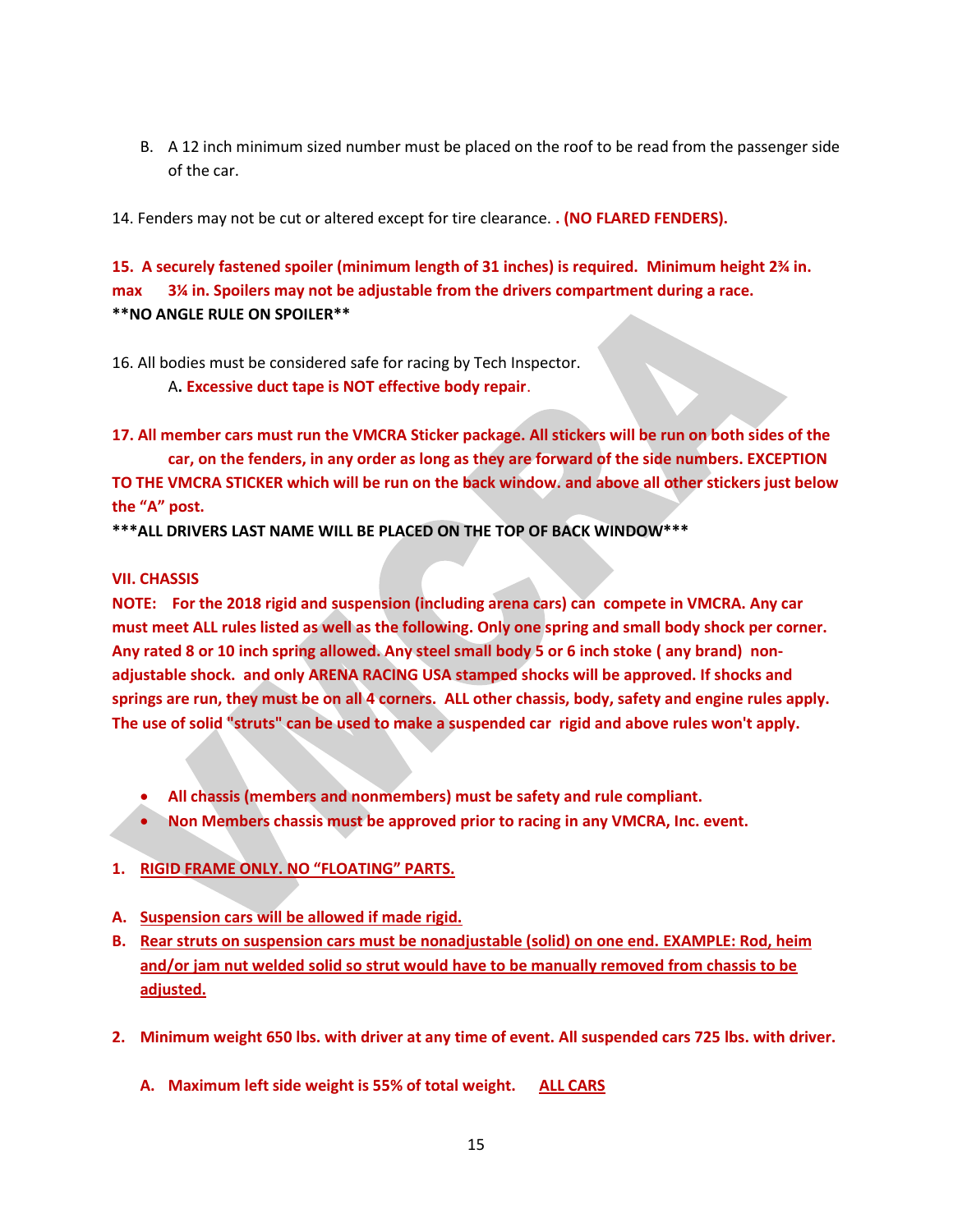B. All added weight must be enclosed or securely mounted and identifiable to your car (example: car no. painted on the weight).

# 3. **Minimum frame width is 42 inches.**

4. A full perimeter type frame and four point type roll cage structure is mandatory. Primary frame member and roll cage must be constructed of a minimum 1 in. round or square mild steel tubing, minimum .065 thousandths wall thickness.

- Cars built prior to 1995 may be constructed of 7/8 in. tubing. Welded construction is mandatory. Frame and roll cage structure must be adequately braced to protect foot and leg, engine, and fuel tank area with lateral side bars between the roll cage uprights to afford driver protection. floor pan is also mandatory.
- 5. No Minimum ground clearance

6. Maximum car width is 50" inches. (Side to side) Maximum 4½ inches per side measured from original frame rail to the farthest most point of the wheel or tire front and rear. (whichever is farthest)

NO OFFSET CHASSIS.(measurement regardless of tire pressure).

# **7. Seat must be center mounted to the frame. A metal or aluminum full coverage.**

8. Front to rear wheel base minimum length is 58 in. - maximum 61 in. measured from center of rear axle to center of front spindle. Internal front and rear bumpers only, rear lift bars are allowed as supplied from the manufacturer. NO SIDE BARS. NO MORE THAN ½ INCH DIFFERENCE BETWEEN RIGHT AND LEFT WHEEL BASE.

#### **VIII. TIRES**

1. Racing slicks (American Racers or Hoosier only)



- 2. All four tires must be of the same make and in good race condition.
- 3. You can changes tires any time you need to: after qualifying, heat, between twin races.
- 4. No tire softeners, hardeners or conditioners allowed.
- 5. No burn outs at anytime.
- 6. Tires may not be grooved.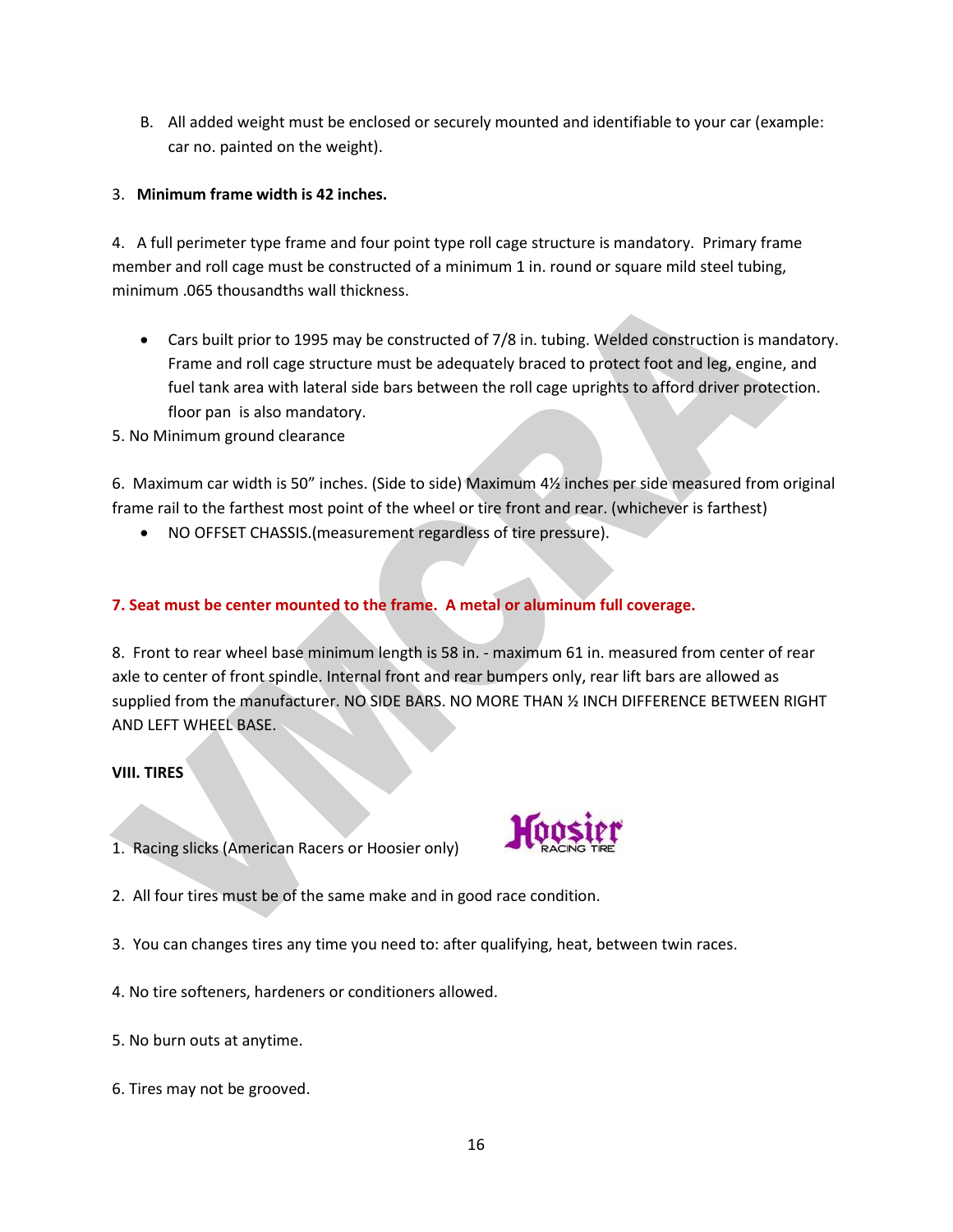- 7. Tires may be shaved to true up but must remain in safe race condition.
- 8. Tires are subject to confiscation for testing at ANY time.
	- A. Should the tire(s) in question be found legal, the testing cost shall fall to the VMCRA Inc. B. Should the tire(s) in question be found illegal, cost of testing shall fall on the car owner. (this
	- matter handled the same as with engine impound; IV-6.)

# **IX. FUEL**

- All cars must have approved Fuel Cells mounted securely and are required to be equipped with the updated fitting in the bottom of the cell.
- All Fuel Cells must meet the approval of the Safety Inspector.
- 1. Fuel will be provided by the VMCRA Inc. at each event. It shall be each drivers responsibility to arrive at the track in time to be fueled prior to practice / race. Availability and Brand will be posted pre season. \*\*\*\***FUEL CADDY WILL BE IN AT DESIGNATED AREA AT ALL TRACKS. ALL CARS MUST FUEL UP AT STAGING AREA\*\*\*\***
- 2. Fuel cells may be sealed post fueling. Cars may return for refueling before the featured event (at no additional cost).
- 3. Cost of the fuel will be **\$5.00** per car per race, however, should the cost of fuel exceed that amount, there may be a need to collect additional funds to compensate for the difference. For nonmembers, the charge for fuel will be based on the cost of fuel at that time. All fuel charges subject to change at any time based on the cost of fuel.
	- **Members receive 1 ticket per race toward Banquet 50/50.**
	- **Must be present to win.**
- 4. Fuel fees must be paid prior to receiving fuel.
- 5. **No fuel additives**. Fuel may be tested at the track or sent for analysis.
- 6. All fuels and fuel cells are subject to be tested AT ANY TIME. (This includes while lined up to qualify and may be taken from the fuel lines or directly from the carburetor bowl.)

# **X. ENGINE**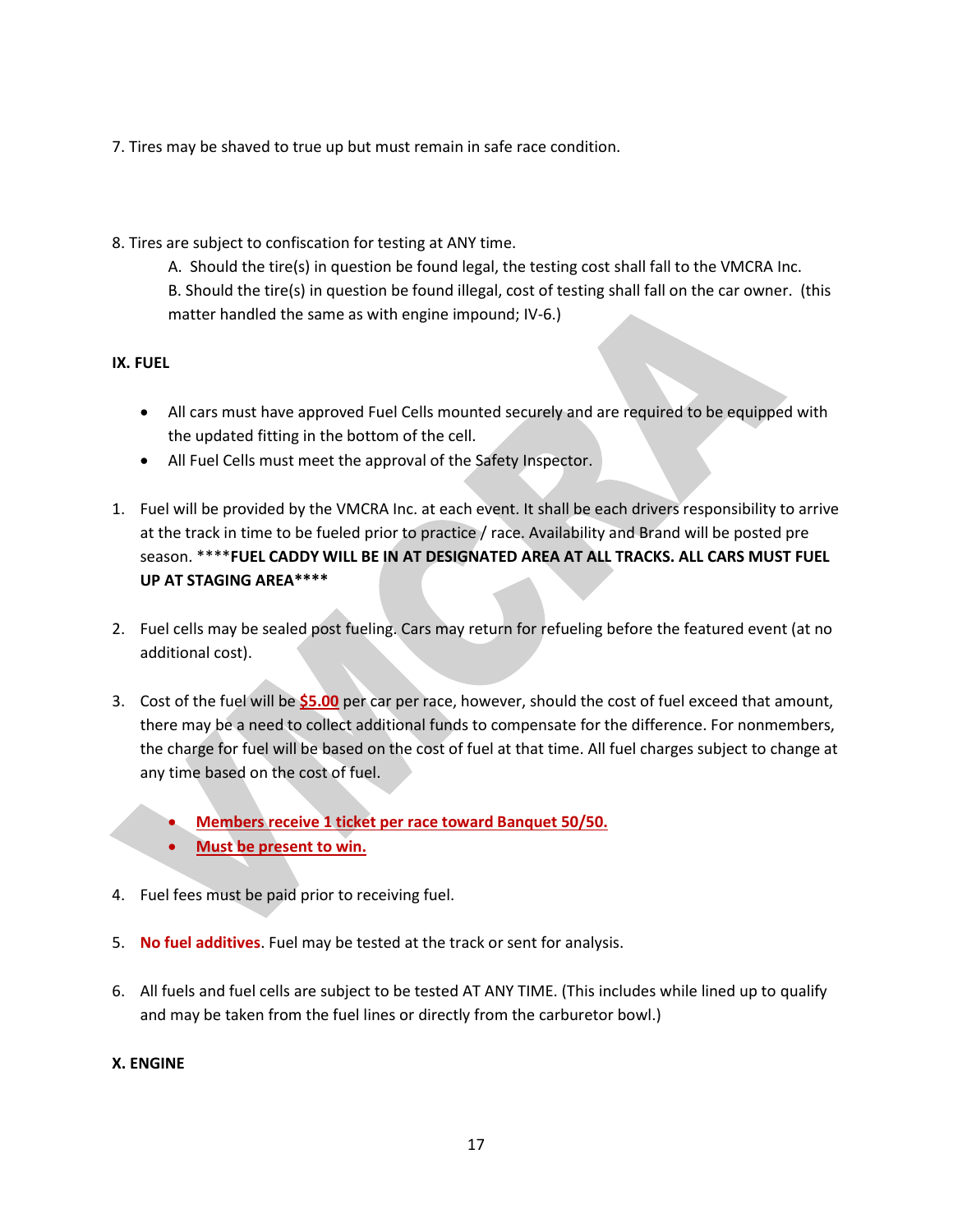**A Honda GX390 (389cc) engine is the basis for which all engine rules are based. When it says "STOCK". it is inferred and implied that this shall men untouched and unmodified. No alterations. If a "CLONE" of the GX390 is used, all specifications shall be based off the Honda GX390. Measurements and comparison to honda parts will be used to determine legality. Any "CLONE" part outside the specs of the Honda part may be deemed illegal even if it is stock and unaltered, so it is up to the competitor to be sure his or her car is legal.**

- **1. I.E. Because of the manufacturing and the market, Honda Genuine OEM parts, Clone parts, and OEM replacement parts may be used as long as it meets spec.**
- A. Serial numbers may not be removed from the block.
	- **2.** Engines must not exceed factory service limits on specs and clearances.
	- **3.** No after-market parts unless otherwise specified.
- A. No light weight parts unless otherwise specified. (i.e.: pistons, wrist pins, etc.)
- B. No alterations of any kind to stock parts unless otherwise specified.
	- **4.** Charging system may be removed
	- **5.** Choke and governor may be removed (internal & external).
- A. Remaining holes must be resealed.
	- **6.** Low oil indicator may be removed.
	- **7.** External pull crank may be removed.
- A. Fan behind the pull crank must remain stock.
- B. Manual hand-rope pull may be removed. If removed, the hole must be covered with acceptable screen ( NO solid plates). Screens must have holes min. ¼ " diameter (Screen must be approved by E-board).
	- **8.** Stock fuel tank must be removed.
- A. Tank mounting tabs may be removed.
	- **9.** Head cover shroud may be removed or replaced with homemade version.
	- **10.** Stock air filter must be removed and replaced with air filter adapter measuring maximum of 1.25 in length (Thickness) and 2.60 in diameter.
- A. 1 adapter per engine. (2nd. adapter not allowed inside of air filter.)
- B. Air filter mandatory attached at carburetor/adapter. No extensions.
	- **11.** No cool cans.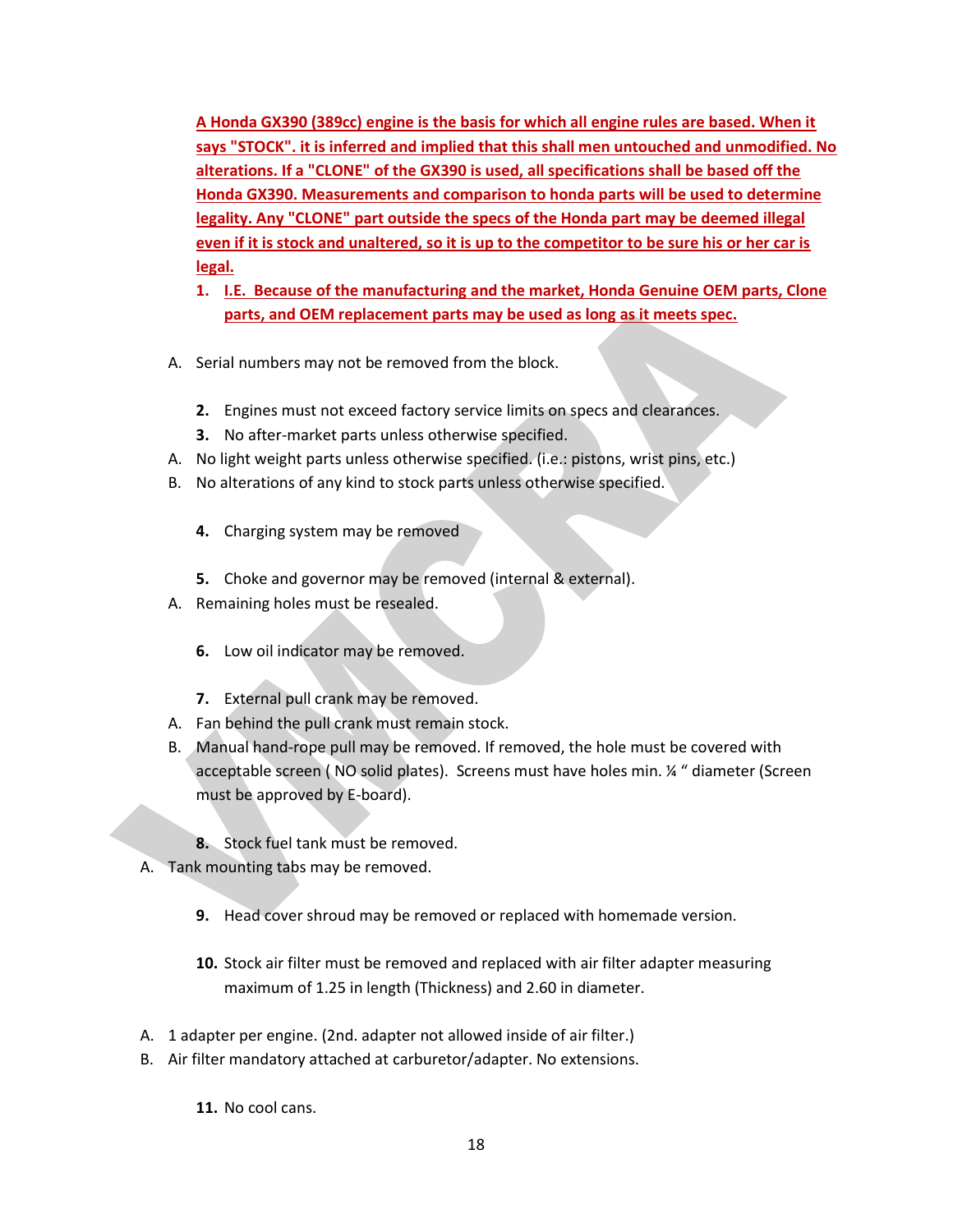**12.** Approved, securely fastened catch cans are **MANDATORY**. Refer to Section V, item 14



(page 9) for catch cans.

**13.** Crank shafts:

- A. Internal crank shaft may be reground to .010 under.
- B. External crank shaft may be turned or shortened to accommodate various clutches.
- C. No ceramic engine/crankshaft bearings.
- **D. Only Honda Stock rod (GX390K1)...OEM replacement and or clone rods may be used upon market. After market rod bolts accepted.**
	- **14.** All engines must have stock rod, stroke and piston pin location. Bore may be re-bored to 10 or 20 thousandths / .25 or .50mm (available as stock replacement for Honda GX390K1).
	- A. Bore may be re-bored to 10 or 20 thousandths / .25 or .50mm (available as stock replacement for Honda GX390K1).
	- B. Must be stock Honda GX390K1 replacement rings.
	- C. Crank and Rod Specifications must match.
		- **15.** No torque converters of any type allowed.

**16.** Valve Train System:

- A. Unaltered Stock Honda rocker arms and push rods only.
- B. Stock Honda OEM valve springs only. 6 coil only. 5 coil heavy duty stock appearing will not be allowed.
- C. One shim per spring allowed. (Thickness as per delivery in Stock Honda GX390K1. One (1) stock keeper per valve.
- D. "O-rings" (one per valve) are allowed as a safety feature. Valves may NOT be grooved to accommodate o ring.
- E. Valve cover bolt may be replaced with a stud.
- F. Stock or brass valve guide replacements are allowed.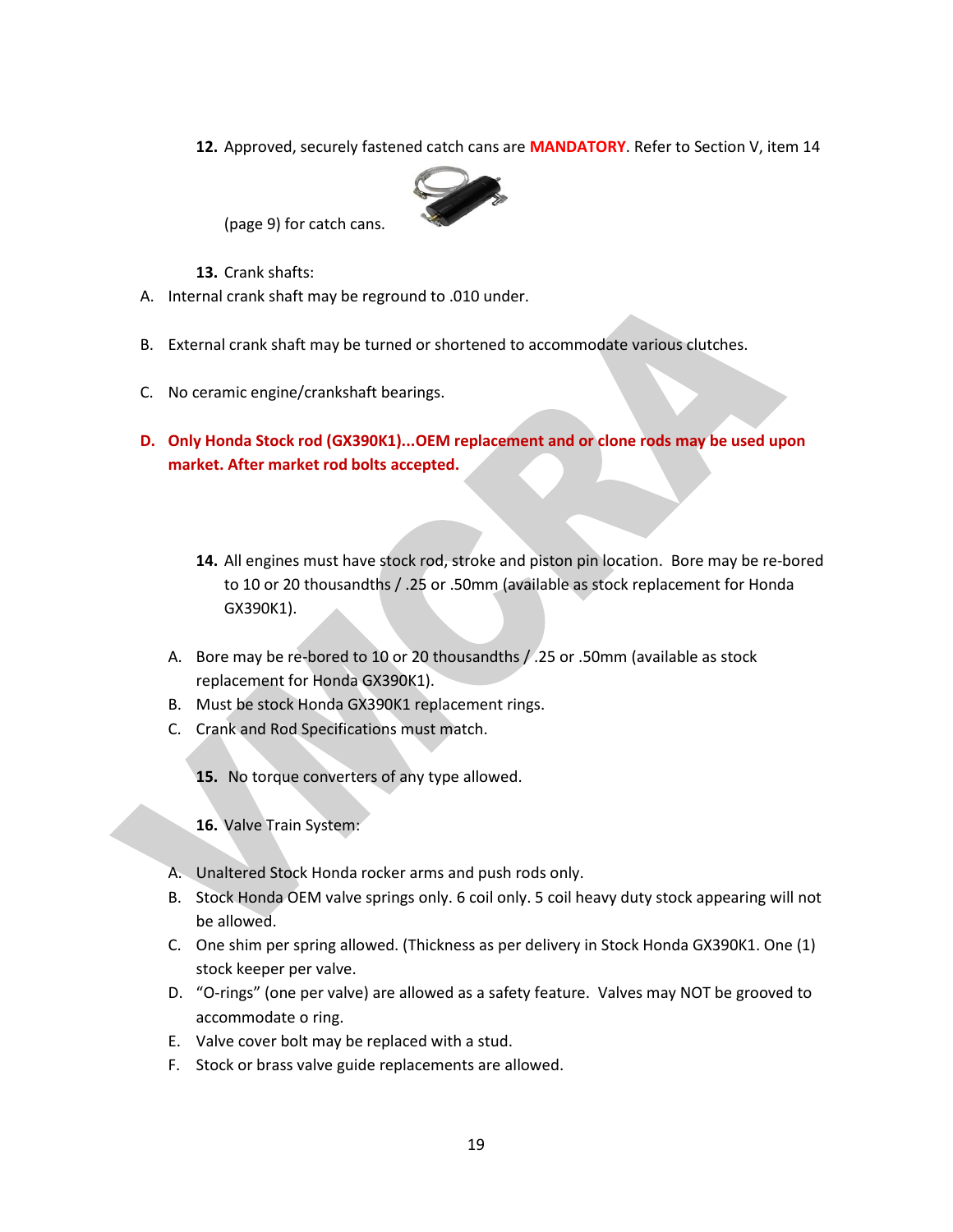- **17.** Carburetor: Stock Honda for GX390K1 or clone equivalent only.
- A. Carburetors will be checked with stock no-go(.830) gauge.
- **B. No machining of carburetor in any fashion. No grinding or drilling unless noted below.**
- C. Choke may be removed.
- D. No throttle stops allowed at carburetor.
- E. Stock Honda jets only... sizes 92 to 110 only seated in stock position.
- F. Only stock unaltered emulsion tubes seated in stock position.
- G. Stock, unaltered throttle plate only.
- H. Stock unaltered Honda GX390-K1throttle shaft and components only.
- I. Inline fuel filters acceptable, but only one fuel pump per car operating at one time.
- J. No air allowed to the engine past the carburetor. ALL STOCK GASKETS (paper and metal) MUST BE IN TACT.
- K. Vacuum pump inlets must be completely sealed while running electric fuel pump.
- L. Stock unaltered insulator blocks must be run with stock gaskets (one per side .. unaltered, intact). If running an electric fuel pump, no alterations allowed. If running a vacuum fuel pump, you may add a 1/4 in. tubing for vacuum access. Coil wire tabs may be removed.
- M. Stock Honda insulator block with OEM or clone version vent tube **WILL** be used as well.



# **Honda Part # 16211-EFS-040.**

- N. No cracks or extra holes allowed in insulator blocks.
- O. Carburetor must be securely fastened to engine.
- P. The hole in the shaft ( below the jet.. protruding into the bowl) may be drilled so that the existing hole will travel completely through the shaft.
- Q. No alterations to carburetor bowl, its bolts or washers.
	- **18.** Automotive type or braided fuel line is recommended. Metal screw type clamps are REQUIRED for all fuel line.
	- **19.** Cylinder Head: Must remain stock.
- A. Old / warped heads may be resurfaced to the minimum 3.730 thickness.
- B. No porting, polishing, sand, bead blasting, or sizing of any part of the head unless noted.
- C. No acid baths
- D. Three angle valve seats are **not** allowed.
- E. No multi angle on valves allowed (45 degrees only).
- F. All cylinder measurements will be taken from stock Honda parts or manual.
- G. Studs may be added to replace cylinder head bolts.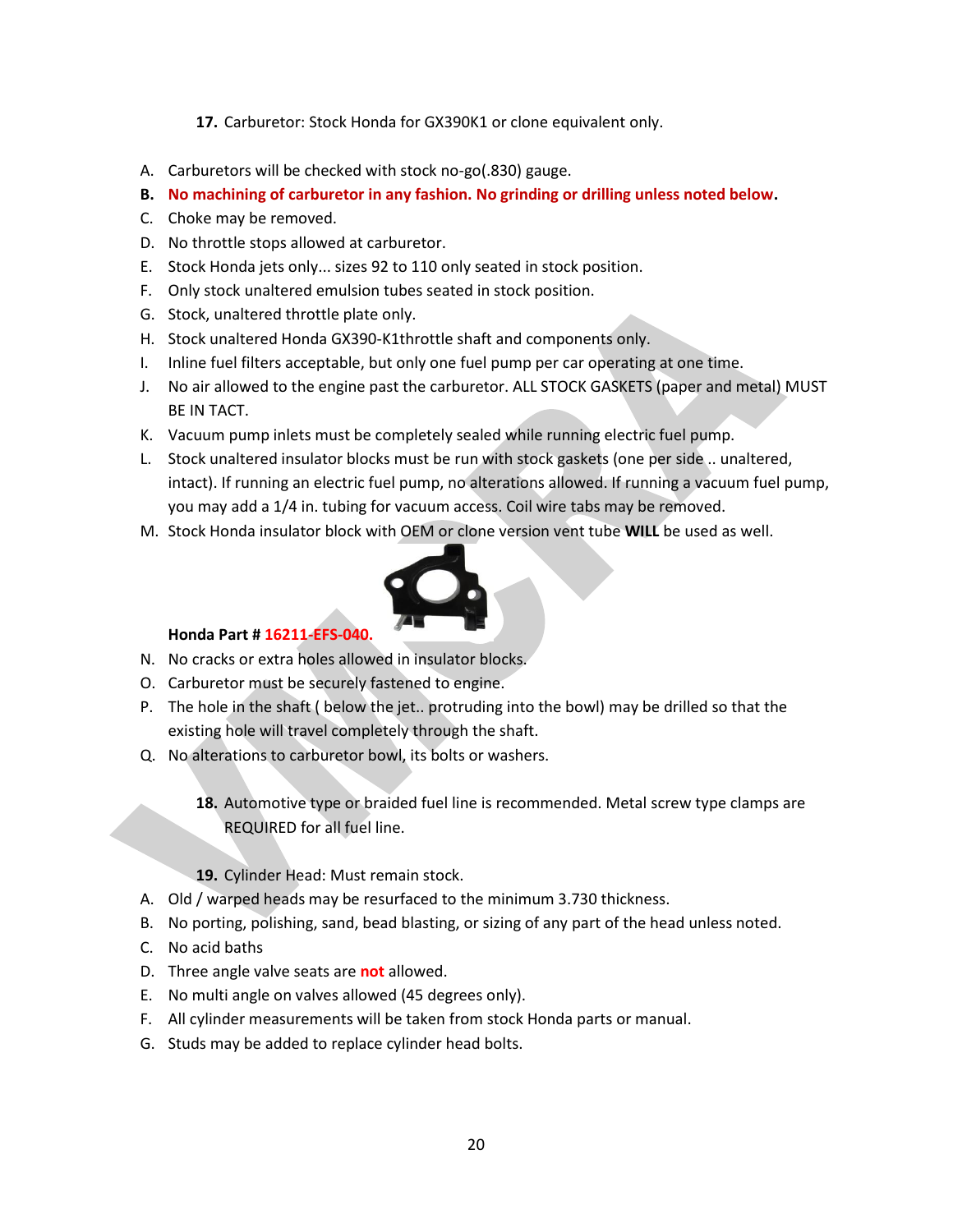- H. Max. clearance for deck height is "0" ( zero deck clearance!) Pistons MUST NOT come out of "the hole". Pistons may be cut or sanded to achieve zero deck. Blocks may be decked to achieve zero clearance. STROKE MUST NOT BE ALTERED. Clearance will be checked across the wrist pin.
- I. NO FLATHEAD PISTONS. Stock Honda GX390K1 pistons ONLY... sanded or cut (if needed) to achieve zero deck clearance. Min. dish depth shall be .070
- J. It is acceptable to remove excess carbon from your head. A helpful hint would be to use a wooden paint stick and be VERY CAREFUL. Excessive scratching WILL result in DQ.
	- **20.** Cam: Stock Honda GX390k1 Cam only. (i.e. OEM Replacement if OEM unavailable)
	- A. No Reground Cams. **STOCK ONLY.** No alteration of any kind to Cams. **No alteration of springs, arms and or dowels on back face of cam.**
	- B. No shims of any kind allowed.
	- C. Cams must be in place with notches in line. No advancing or retarding of cams through placement in engine.
	- D. All pressed gears shall remain in stock position. Balancers must remain stock and cannot be removed.
	- E. IF YOU HAVE A DOUBT ABOUT YOUR CAM CHECK WITH TECH INSPECTER PRIOR TO RACE DAY. You are responsible for your cam!
		- **21.** Spark Plugs: Open rule...Compatible to GX390K1.
		- **22.** Oil: Currently Oil Brands are Optional. No explosives allowed. Karting/small engine lite, medium and heavy oil recommended. **STAY AWAY FROM AUTOMOTIVE OIL.**
	- At the E-Board's Discretion Specific Oil Brands may be required.
		- **23.** Fly Wheels: Minimum weight 10 lbs.
- A. No offset keys.
- B. No alteration to keys (included are filing, sanding, cutting etc.) Key size will be compared to stock keys.
- C. Keys must be in place.
- D. No alteration to key guide on flywheel.
- E. Outside magnets must remain stock and in stock location.
- F. Flywheels are subject to safety inspection regardless of weight.
	- **24.** Timing: Stock Honda coils only No Alterations. (Included are modifications to coil mounting holes, bolts, spark plug wire)\* spark plug boot may be changed or altered\*
- A. No advancing / retarding crank gears (internal).
	- **25.** Ram Air...**allowed only through rear windows**. \*Stock Only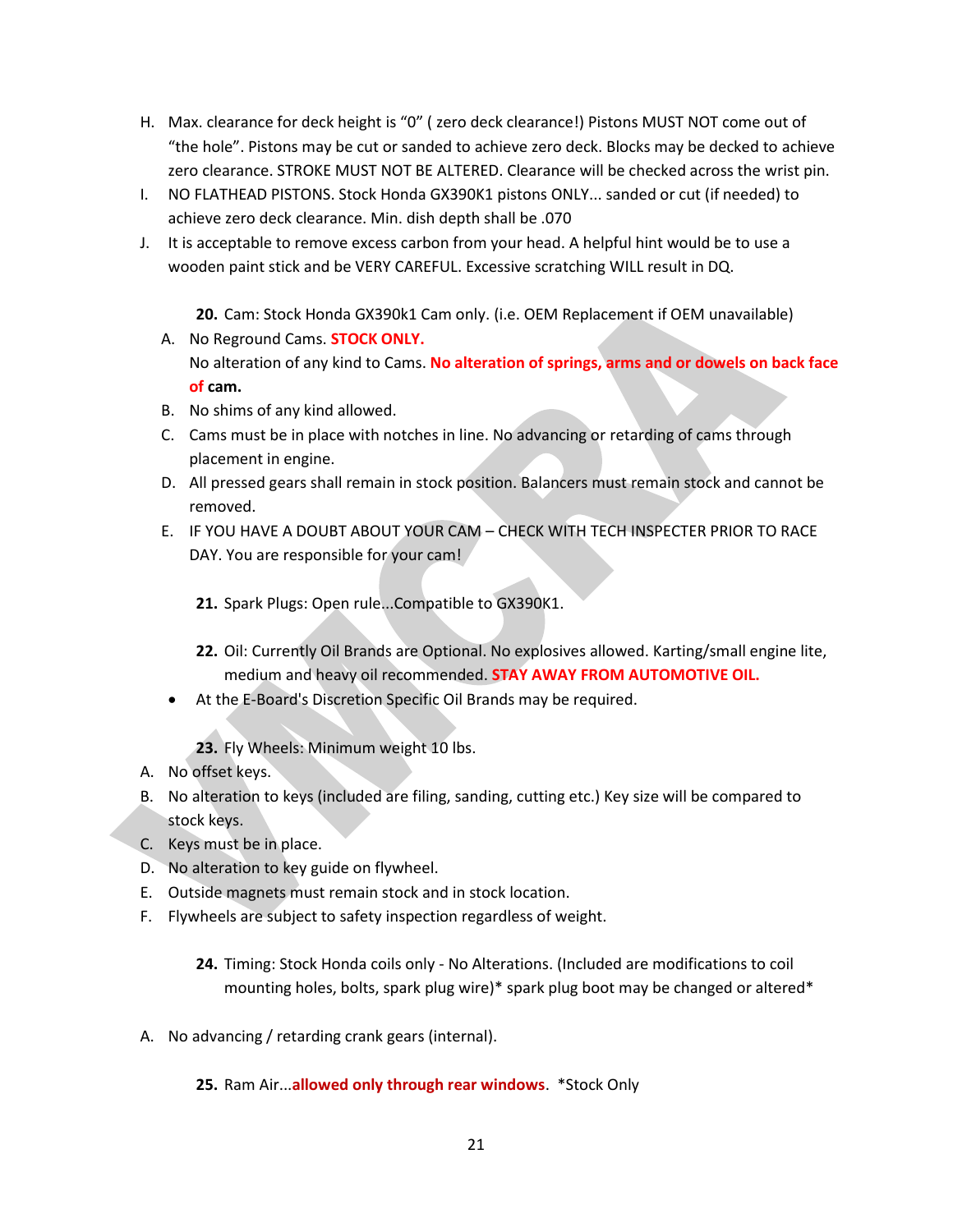- **A. No alterations to body for ram air other than to the right or left rear side windows only. ALL ram air must be filtered.**
- B. If using rear window Air Duct, no modifications to the duct are allowed, however, foam tubing may be wrapped around the hose to provide a secure fit into the air duct.\
- **C. Limit of 2 hoses (2 rear windows) to the engine compartment.**

**26.** Drive Train: Dry centrifugal clutch (SHOE OR DISC) and live axle only.

- A. Chain drive only. #35 chain recommended.
- B. No automatic or manual chain oiling systems.
- C. All hub and sprockets locked in place with keyway. No ratcheting or free floating hubs. Axle locking collars are recommended.
	- **27.** Exhaust pipe must be solid, may be stepped, as long as exhaust is routed outside of the body mainly pointed down toward the ground. **No mufflers allowed**.
	- **28.** Side cover locating pins may be replaced with solid dowels.
	- **29.** Side cover bolts may be replaced with studs.

# **30. Important: No accommodations to allow for adjustments of any type from inside the car will be**

**allowed. This includes, but is not limited to the carburetor, exhaust, heat shields, spoiler, etc.**

 NOTE: Ask before you try ... if we don't say you can ...then you can't! Stock, unaltered means just that. That means no machining, sanding, scraping, blasting, etc. unless this rule book says you CAN. Any questions should be referred to the Tech Coordinator or an E-board member.

# **XI. STEERING**

- 1. Kart, direct mechanical linkage or rack and pinion allowed. **SIGNIFICANT AMOUNTS OF PLAY IN STEERING RACK/BOX WILL NOT BE ALLOWED FOR COMPETITION.**
- 2. Front or rear steer allowed.

### **XII. RACE RULES**

1. **Individual track rules override VMCRA rules during the event on race day. Discrepancies will be discussed pre-race prior to each event. However E board may alter or reverse decisions made by track officials if VMCRA feels competitor was done unjust**.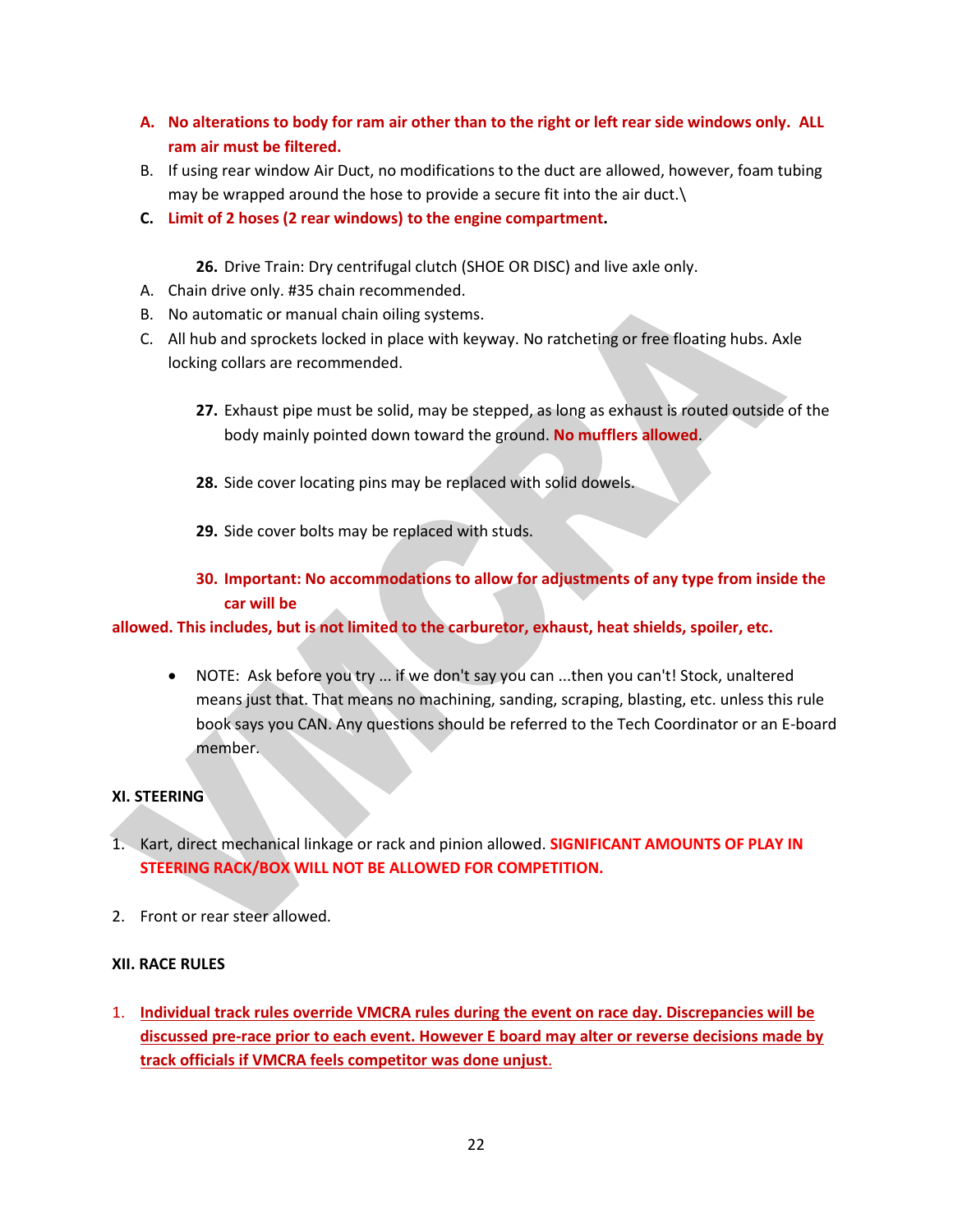**VMCRA will make every attempt to qualify on time whenever possible. In the event this is not possible, VMCRA reserves the right to qualify on practice speeds, drawing pills, or the use of points. Drawing may include all or some of the field. Inversion of positions (any number) may also be incorporated. Again, the use of actual qualifying times will be our first choice but the use of the other methods may be used and will be decided upon by VMCRA officials on an event by event basis.**

**NOTE: SOME TRACKS USE THE LAST ROUND OF PRACTICE AS YOUR QUALIFYING TIMES.**

- A. The top six (6) cars waiting to qualify MUST BE RUNNING.
- B. NO CAR is allowed to be pushed either manually or mechanically when entering the track for qualifying.

Initial starts will be double file and will be started by the flagman. **ALL RESTARTS REQUIRE THE "CONE" RULE ON RESTARTS.**

**Driver WILL NOT be eligible for "cone" if they are 1) a lap down, 2) involved in caution, 3) if you pit during that particular caution. Those drivers will remain at rear of the field in the inside line for the restart. Drivers failing to get in their rightful restart position after being told or motion to by flagman or race control, is subject to black flag or transponder getting pulled). . (quit scoring)**

- A. Cars shall remain in tight nose to tail formation prior to the start of the race.
- B. Holding back (**i.e. BRAKE CHECKING)** to get a run at the green flag) will result in Black Flag or disqualification from the event.
- 2. At the smaller tracks visited by the VMCRA Inc. the fields may have to be split in the name of safety. This will have to be decided per event based on the number of cars.
	- A. The number at which the field will be split shall be determined prior to qualifying. All cars will then qualify according to our rules.
	- B. The top qualifying cars shall then compete in the "feature" Race with points given as usual
	- All cars not making the feature shall compete in a shortened consolation race. Points for that group shall start where they ended in the feature.
	- EXAMPLE : The field is split at 20 cars. You do not make the feature but do go on to win the consolation race. You would receive points on the night for 21 position. Please keep in mind that this rule is for the safety of us all. As good as a 35-40 car field would look, what kind of race would the next event be if all the cars were torn up the week before?
- 3. Any car involved in an accident that is able to continue before the caution flag is flown will resume position wherever he reenters the field. If the car is unable to continue or caution comes out before it is able to reenter the field that car must restart the race from the rear. (Some track rules require all cars being involved in cautions to restart from the rear and you must abide by the track officials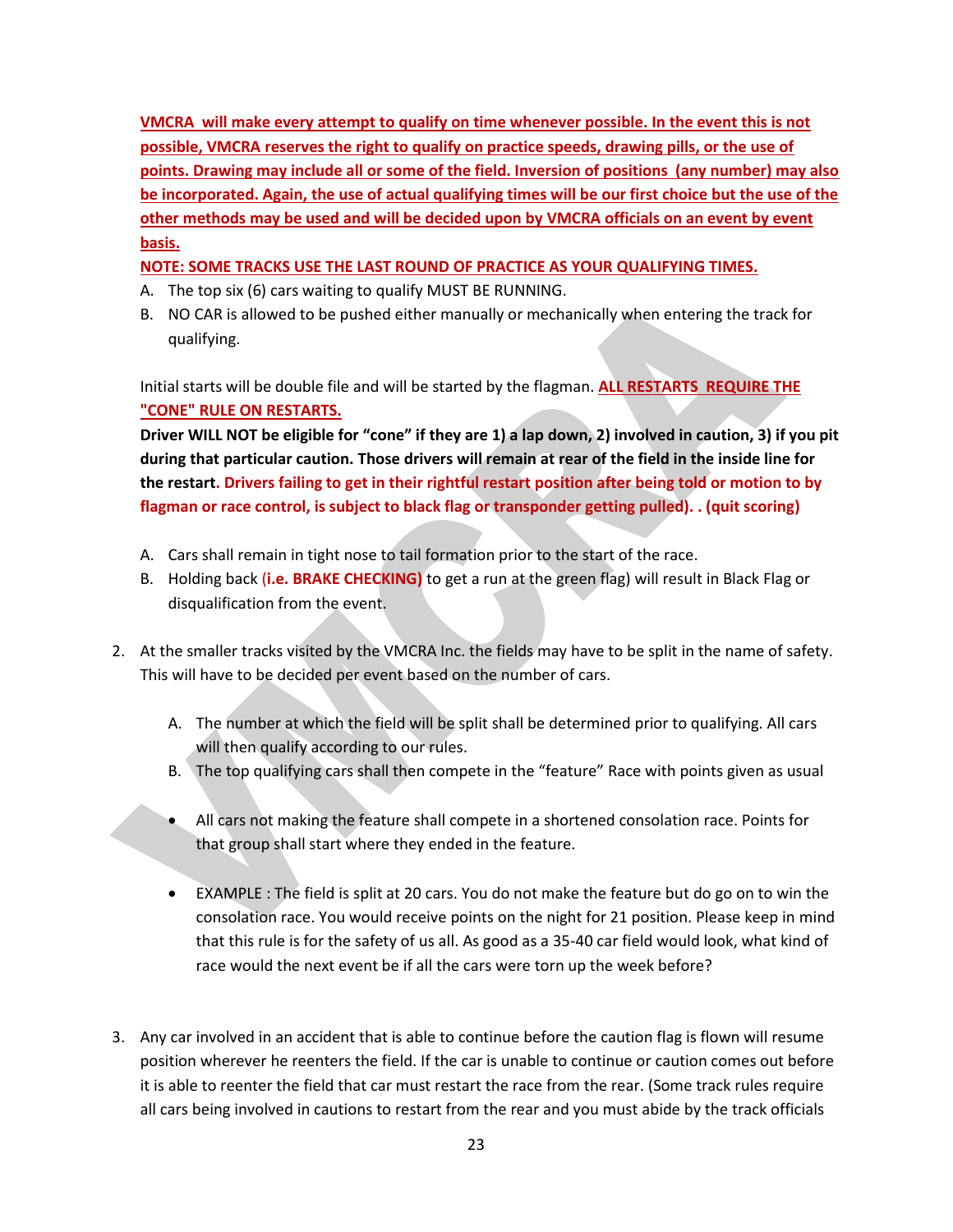directions.) **\*\*\*DRIVERS INVOLVED IN A ACCIDENT AND CAN NOT MOVE ARE REQUIRED TO RAISE THEY'RE ROOF FLAP TO ALERT SAFETY WORKERS THAT YOU ARE OKAY\*\*\***

# 4. **During a caution there is no racing back to the flag**.

- HOLD YOUR POSITION AFTER THE CAUTION REGARDLESS TO WHERE YOU ARE ON THE TRACK.
	- A. Whenever the caution flag is brought out ( regardless of your position on track) ALL CARS shall slow to caution speed! Caution speed is considered to be just above idle.
		- $\circ$  Failure to obey this rule may be considered an unsafe driving practice and possibly result in a black flag or DQ.
	- B. When in doubt over the position...slow to caution speed, but remain beside the car in question. Scorers will refer to the previous green flag lap and place the cars back in order.
- 5. All cars going into the pits under a yellow or red flag must start in the rear of the field if they return to the event. Working on your car during red flag is allowed in the pit area only.
- 6. All work on cars must be done in the pit area.
- 7. Any driver causing another to wreck or spin during an event may be black flagged, disqualified or sent to the back of the field. (Rule directed to intentional spins or incidents where a driver is thought to be reckless.)

**Any driver doing any unnecessary bumping, blocking, side contact drafting (scrubbing off speed), running competitors out of groove or out of bounds, caution contact with other competitor. MAY OR WILL RESULTS IN BLACK FLAG AND/OR OTHER PENALTIES.**

8. At flag man or tech inspector's discretion, any car thought to be reckless or off pace may be black flagged and/or disqualified.

- A. Any car off pace should maintain a low groove (keeping car in control) yielding to cars in higher positions.
- B. Any driver receiving a black flag due to driving reckless or being off pace will NOT be allowed to return to that event.
- 9. Any car losing excessive parts (body, chassis, or engine) or fluid will be Black flagged.
	- A. A car black flagged as result of mechanical problems will be allowed to return to the track AFTER the problem has been corrected to the satisfaction of the VMCRA / track official.
	- B. Any car receiving two black flags in a single event will not be allowed to return to that event.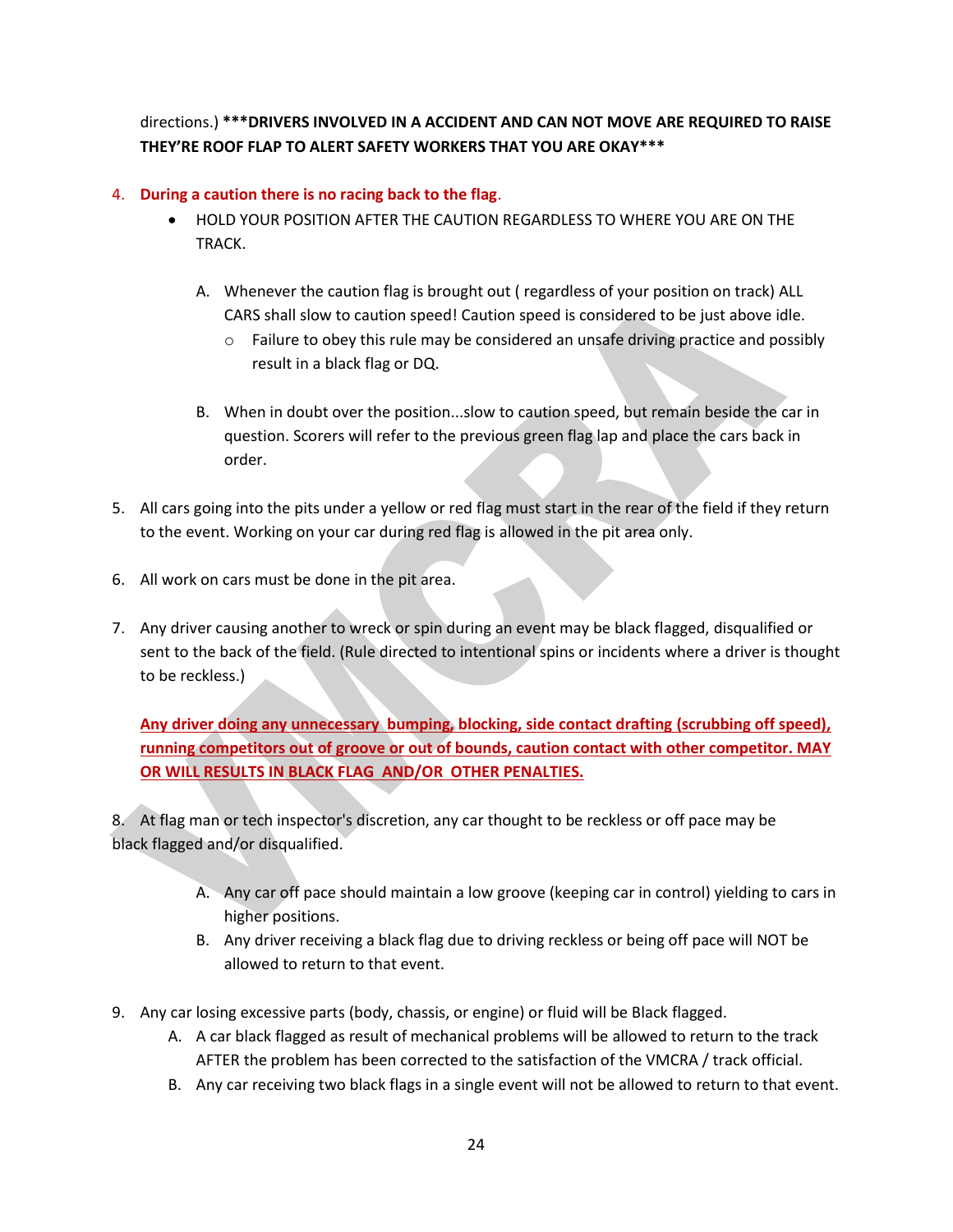- 10. Failure to obey black flag for 3 laps results in disqualification.
- 11. All cars moving through the pits should be at caution speed.
- 12. When a competitor enters or leaves the course it should be done in a line as far from the racing groove as possible.
- 13. When a car is slowing from race speed for any reason the driver should signal approaching cars by raising a hand high enough to be seen.
- 14. If any E-board member or appointed track officials see dangerous or reckless patterns in a driver, he/she may be black flagged from the race and/or receive penalties, fines or even be disqualified.
	- **A. Drivers receiving the black flag for reckless driving are on automatic probation.**
	- B. Probation shall be decided on an individual basis per incident by the E-board.
	- C. Any other penalties and/or fines shall be decided on an individual basis per incident by the Eboard.
	- D. Failure to comply with probation mandates, or repeat offenses may result in the driver being dropped from the association with no points, payout or recognition at the post season awards banquet.
		- NOTE: Please understand that it is our desire to let every car owner/driver race in our division. You need only to read our goals to know what the VMCRA Inc. stands for, HOWEVER, we will NOT jeopardize the rest of the field for the actions of one driver. WE WILL NOT COMPROMISE ON SAFETY! Please use your heads and race smart. If you don't, you will NOT race with the VMCRA Inc.

# **XIII. FLAGS:**

- 1. Green Flag: The track is open for racing. Passing is not permitted before the green flag is displayed at the flag stand.
- 2. Yellow Flag: All cars must come to a caution speed as soon as possible in a nose to tail formation. No passing or racing back to the yellow flag.
- 3. Red Flag: All cars must come to a complete stop in a nose to tail formation at a pre-designated location on the track.